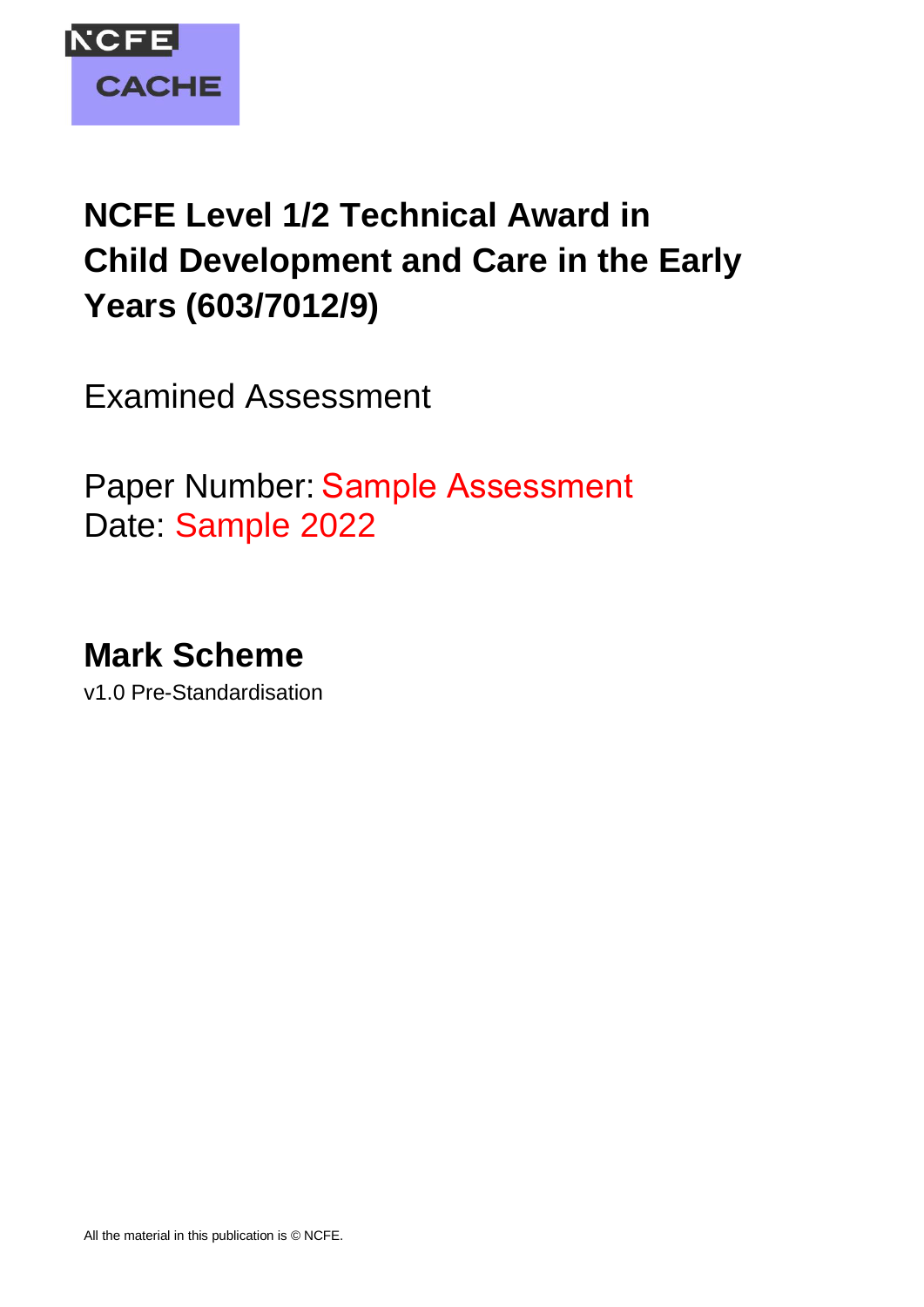This mark scheme has been written by the assessment writer and refined, alongside the relevant questions, by a panel of subject experts through the external assessment writing process and at standardisation meetings.

The purpose of this mark scheme is to give you:

- examples and criteria of the types of response expected from a learner
- information on how individual marks are to be awarded
- the allocated assessment objective(s) and total mark for each question.

## **Marking guidelines**

#### *General guidelines*

You must apply the following marking guidelines to all marking undertaken throughout the marking period. This is to ensure fairness to all learners, who must receive the same treatment. You must mark the first learner in exactly the same way as you mark the last.

- The mark scheme must be referred to throughout the marking period and applied consistently, do not change your approach to marking once you have been standardised.
- Reward learners positively giving credit for what they have shown, rather than what they might have omitted.
- Utilise the whole mark range and always award full marks when the response merits them.
- Be prepared to award zero marks if the learner's response has no creditworthy material.
- Do not credit irrelevant material that does not answer the question, no matter how impressive the response might be.
- The marks awarded for each response should be clearly and legibly recorded in the grid on the front of the question paper.
- If you are in any doubt about the application of the mark scheme, you must consult with your team leader or the chief examiner.

#### *Guidelines for using extended response marking grids*

Extended response marking grids have been designed to award a learner's response holistically and should follow a best-fit approach. The grids are broken down into levels, with each level having an associated descriptor indicating the performance at that level. You should determine the level before determining the mark.

When determining a level, you should use a bottom up approach. If the response meets all the descriptors in the lowest level, you should move to the next one, and so on, until the response matches the level descriptor. Remember to look at the overall quality of the response and reward learners positively, rather than focussing on small omissions. If the response covers aspects at different levels, you should use a best-fit approach at this stage, and use the available marks within the level to credit the response appropriately.

When determining a mark, your decision should be based on the quality of the response in relation to the descriptors. You must also consider the relative weightings of the assessment objectives, so as not to over/under credit a response. Standardisation materials, marked by the chief examiner, will help you with determining a mark. You will be able to use exemplar learner responses to compare to live responses, to decide if it is the same, better or worse.

You are reminded that the indicative content provided under the marking grid is there as a guide, and therefore you must credit any other suitable responses a learner may produce. It is not a requirement either, that learners must cover all of the indicative content to be awarded full marks.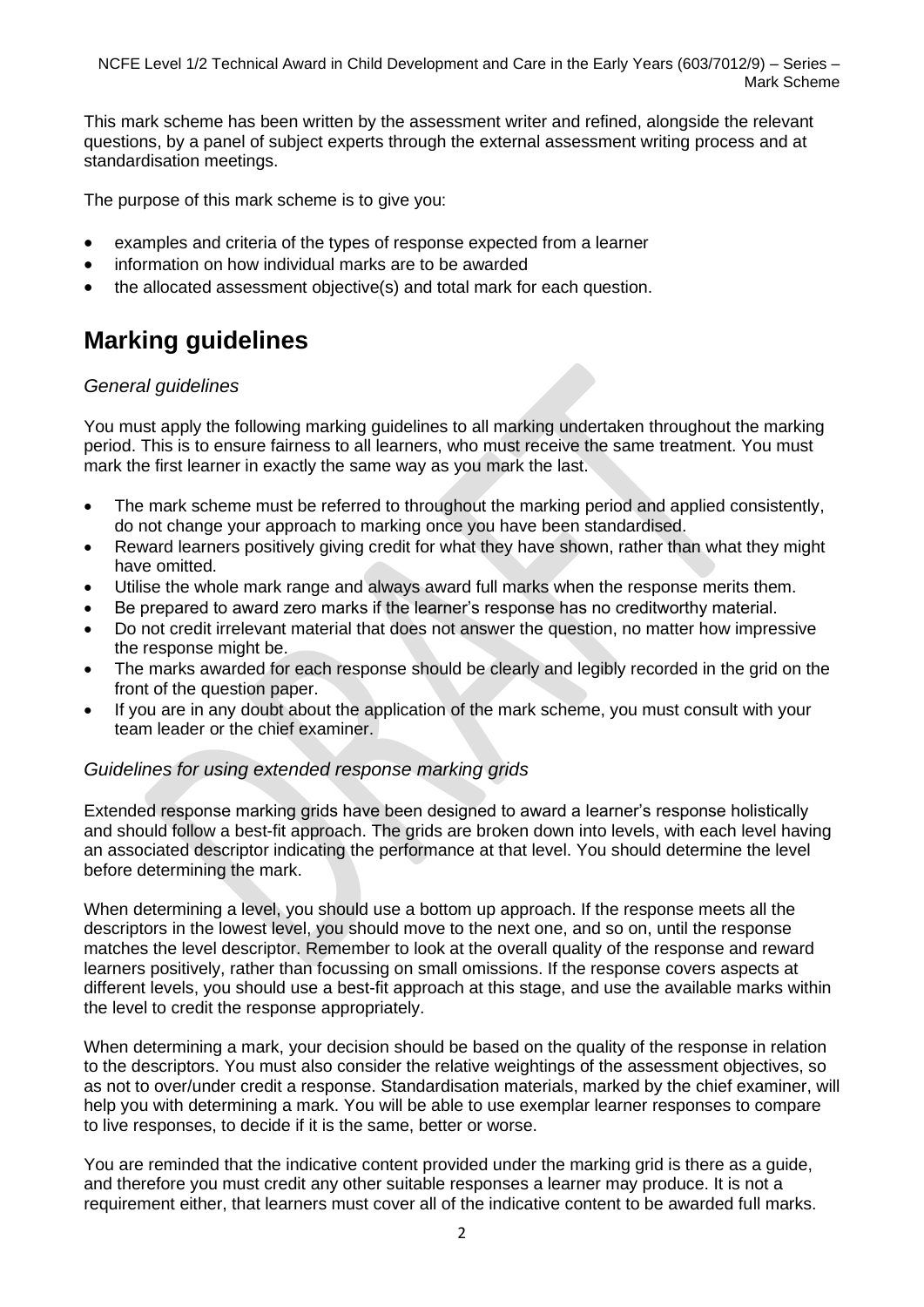## **Assessment objectives**

This unit requires learners to:

| AO <sub>1</sub> | Recall knowledge and show understanding.<br>The emphasis here is for learners to recall and communicate the fundamental<br>elements of knowledge and understanding.                |
|-----------------|------------------------------------------------------------------------------------------------------------------------------------------------------------------------------------|
| AO <sub>2</sub> | Apply knowledge and understanding.<br>The emphasis here is for learners to apply their knowledge and understanding<br>to real-world contexts and novel situations.                 |
| AO <sub>3</sub> | Analyse and evaluate knowledge and understanding.<br>The emphasis here is for learners to develop analytical thinking skills to make<br>reasoned judgements and reach conclusions. |

The weightings of each assessment objective can be found in the qualification specification.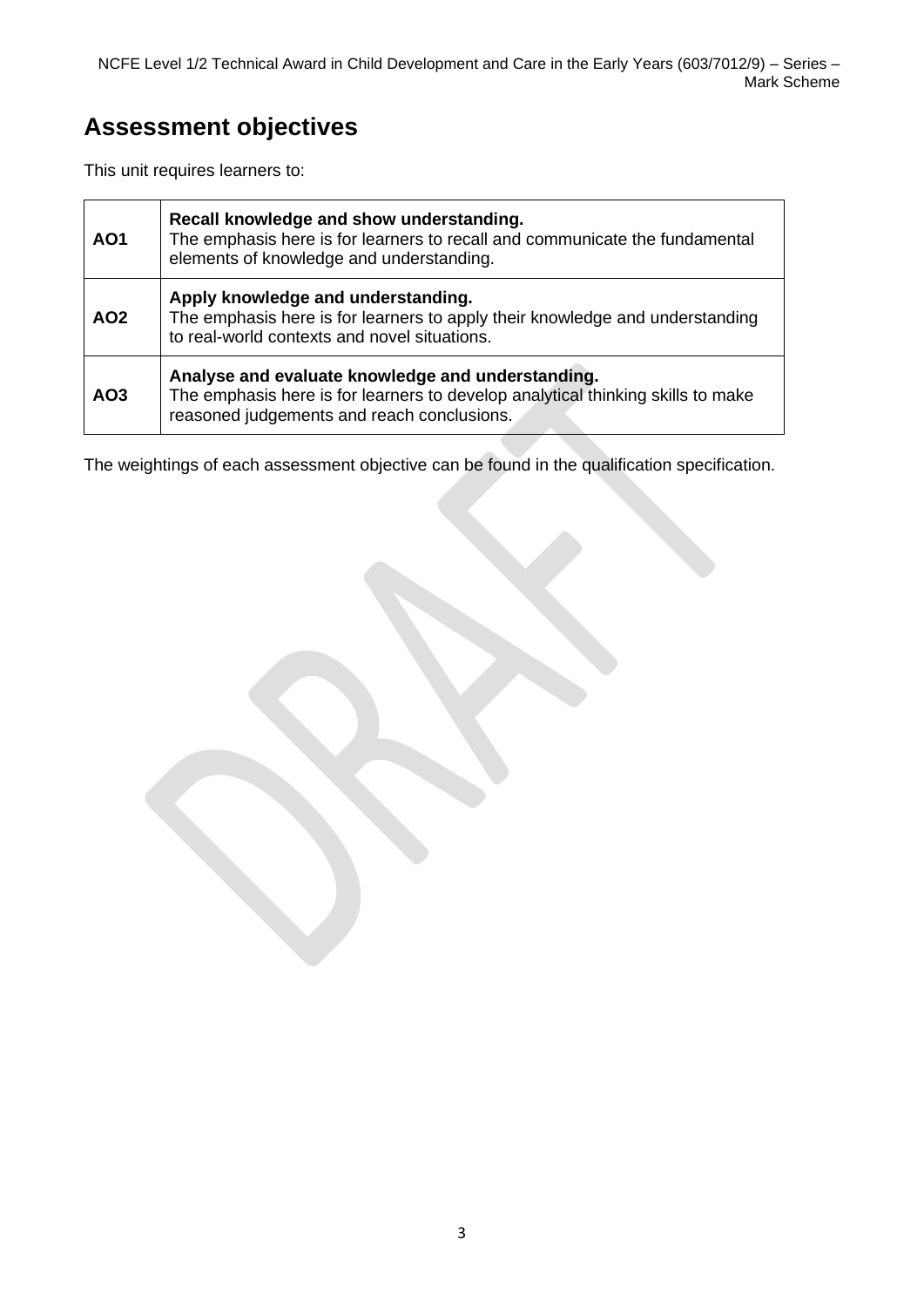NCFE Level 1/2 Technical Award in Child Development and Care in the Early Years (603/7012/9) – Series – Mark Scheme

| Qu | <b>Mark scheme</b> | Total<br>marks |
|----|--------------------|----------------|
|    |                    |                |

### **Section A Total for this section: 20 marks**

| Which one is not a protected characteristic under the Equality<br>Act (2010)? |         |
|-------------------------------------------------------------------------------|---------|
| A: Age<br><b>B</b> : Culture<br>C: Disability<br>$D:$ Sex                     | $AO1=1$ |
| <b>Answer: D: Culture</b>                                                     |         |
|                                                                               |         |

| Which one role provides childcare in a child's home? |         |
|------------------------------------------------------|---------|
| A: Childminder                                       | $AO1=1$ |
| <b>B:</b> Creche assistant                           |         |
| C: Nanny                                             |         |
| D: Play leader                                       |         |
| <b>Answer: C: Nanny</b>                              |         |
|                                                      |         |
|                                                      |         |

| <b>Hazard</b>                          | <b>Identify the risk</b> | What action is needed to<br>control the risk? |
|----------------------------------------|--------------------------|-----------------------------------------------|
| A long blind cord<br>at a window.      |                          |                                               |
| TV cables<br>trailing<br>on the floor. |                          |                                               |
| Nappy sacks on<br>the floor.           |                          |                                               |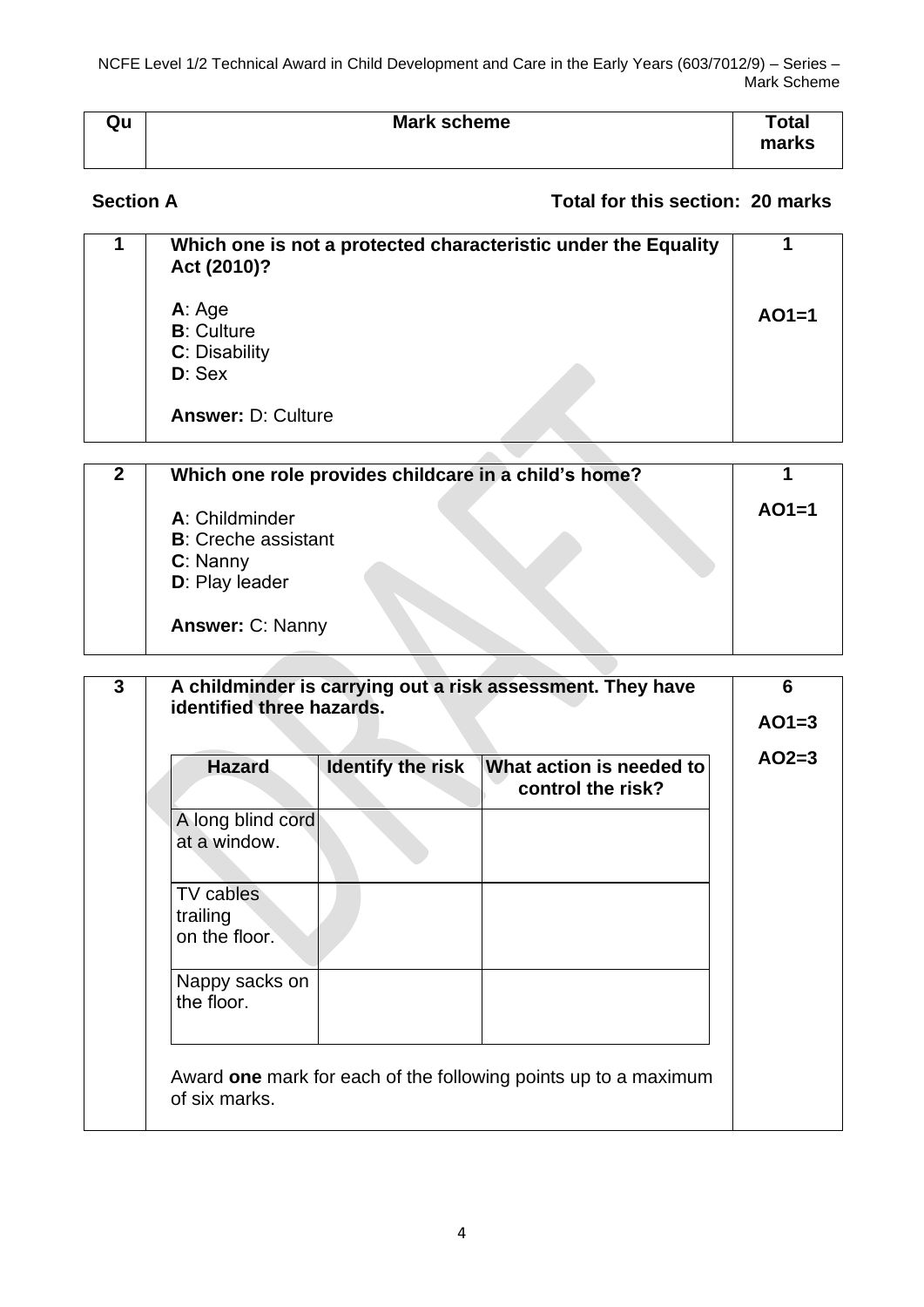|                                     | Indicative content                                                                                                                                                                                                                                      |
|-------------------------------------|---------------------------------------------------------------------------------------------------------------------------------------------------------------------------------------------------------------------------------------------------------|
|                                     | <b>AO1</b>                                                                                                                                                                                                                                              |
| $\bullet$<br>$\bullet$<br>$\bullet$ | (a long blind cord at a window) $-$ strangling (1)<br>$(TV$ cables trailing on the floor) – trip (1)<br>(nappy sacks on the floor) – suffocation $(1)$ .<br>AO <sub>2</sub>                                                                             |
| $\bullet$<br>$\bullet$<br>$\bullet$ | $(\text{stranging})$ – tie the blind cord up/remove the blind (1)<br>(trip) – fasten cables to the wall/tape them to the floor/under<br>carpet $(1)$<br>(suffocation) – put nappy sacks in a secure cupboard/place out<br>of the reach of children (1). |

| Explain one reason why an early years practitioner should<br>maintain confidentiality in an early years setting.                                                                                                                                                                                                                                          | $AO3=2$ |
|-----------------------------------------------------------------------------------------------------------------------------------------------------------------------------------------------------------------------------------------------------------------------------------------------------------------------------------------------------------|---------|
| Award up to two marks for a reason why confidentiality should be<br>maintained:                                                                                                                                                                                                                                                                           |         |
| it reduces the risk of harm to children (1) from personal details<br>$\bullet$<br>being breached (1)<br>• it develops trusting relationships with children/families (1) and<br>supports open communication (1)<br>it meets their professional and legal responsibility (1) as<br>$\bullet$<br>required by law (1).<br>Accept any other suitable response. |         |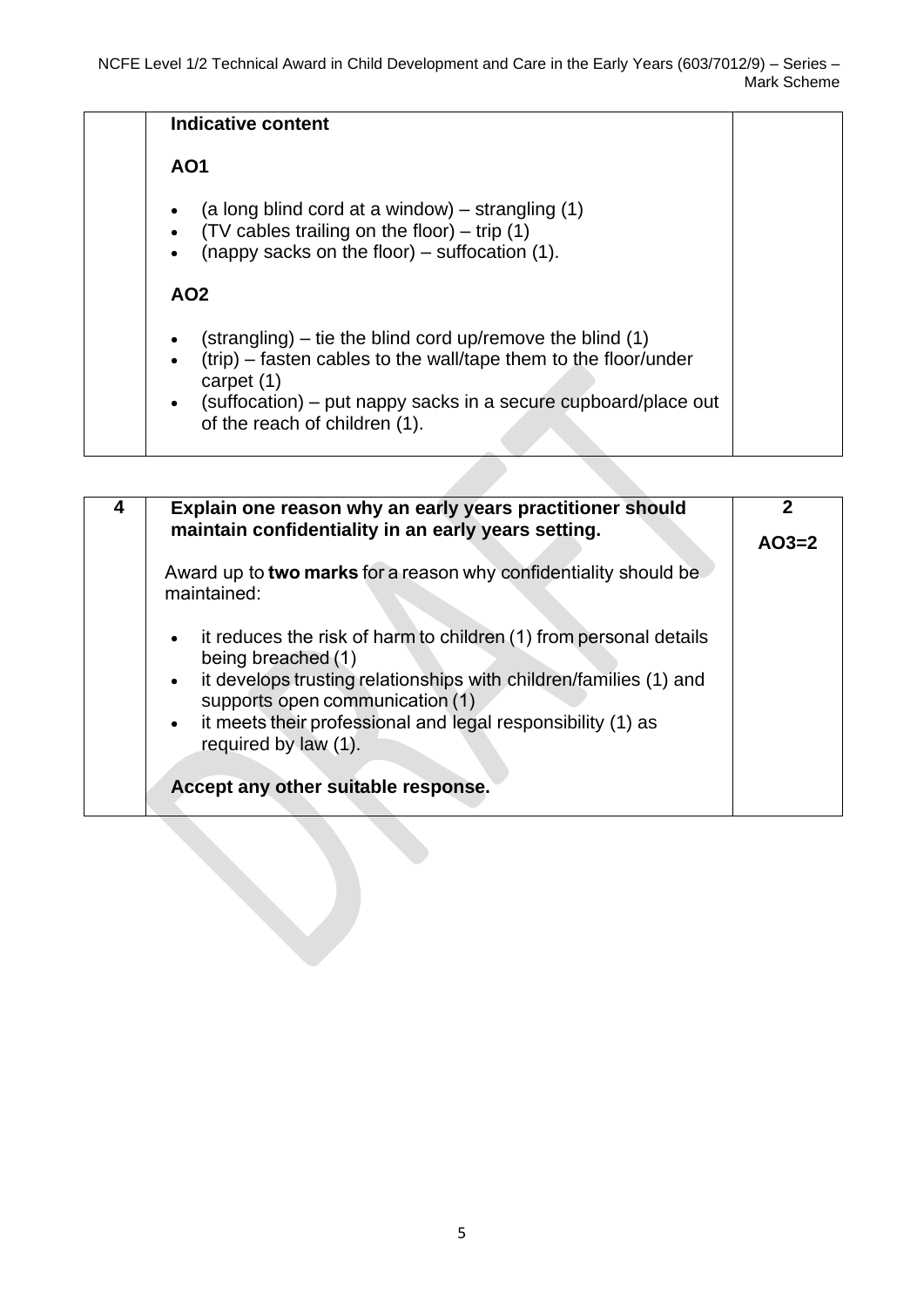| 5(a) | An early years practitioner is unable to go to work.                                                                                                                                                                                                                                                                                                                                                                                 | 3       |
|------|--------------------------------------------------------------------------------------------------------------------------------------------------------------------------------------------------------------------------------------------------------------------------------------------------------------------------------------------------------------------------------------------------------------------------------------|---------|
|      | Explain how this could impact on children's safety in the<br>nursery.                                                                                                                                                                                                                                                                                                                                                                | $AO3=3$ |
|      | Award up to <b>three marks</b> for how poor attendance can affect safety:                                                                                                                                                                                                                                                                                                                                                            |         |
|      | the setting will not be able to ensure that adult/child ratios<br>are met (1) which may result in; children not being adequately<br>supervised (1) which could result in increased risk of accidents (1)<br>the nursery would not have enough staff available to carry out<br>procedures (1) (for example) safety procedures such as risk<br>assessments may not be undertaken (1) which may result in an<br>unsafe environment (1). |         |
|      | Accept any other suitable response.                                                                                                                                                                                                                                                                                                                                                                                                  |         |

| 5(b) | State one action an early years practitioner can take to reduce<br>the impact of not being able to be at work.                                                                                                                                                                                                | $AO2=1$ |
|------|---------------------------------------------------------------------------------------------------------------------------------------------------------------------------------------------------------------------------------------------------------------------------------------------------------------|---------|
|      | Award one mark for a way an early years practitioner can work:                                                                                                                                                                                                                                                |         |
|      | keep the settings manager informed in advance so staff cover can be<br>arranged (1)<br>ring to communicate expected arrival time if running late so staff can<br>be reallocated for temporary cover (1)<br>arrange to swap their day with another member of staff so adult/child<br>ratio are maintained (1). |         |
|      | NB: Do not credit responses that just refer to 'attending'.                                                                                                                                                                                                                                                   |         |
|      | Accept any other suitable response.                                                                                                                                                                                                                                                                           |         |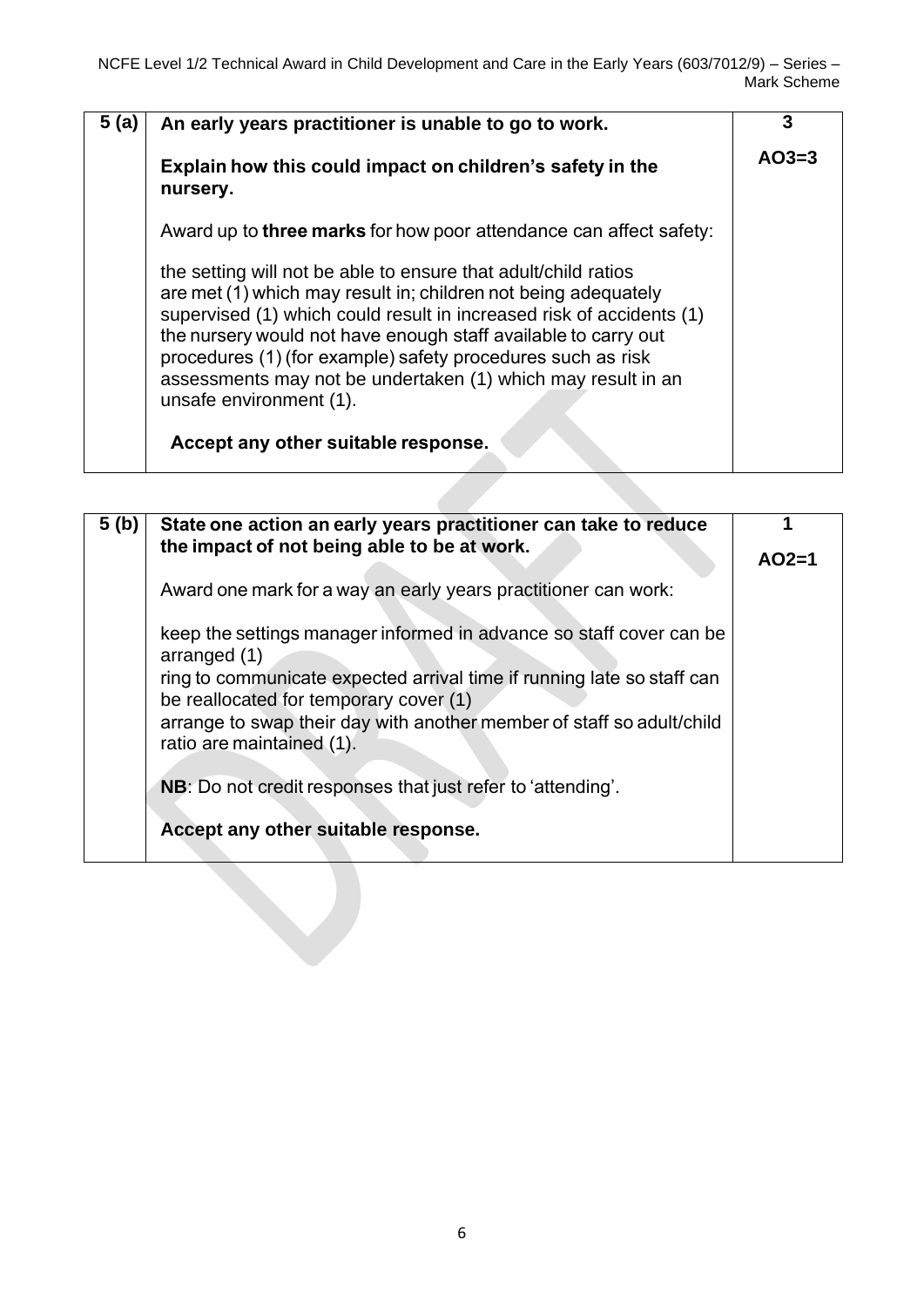| <b>Marks</b> | <b>Description</b>                                                                                                                                                                                                                                                                                                     |
|--------------|------------------------------------------------------------------------------------------------------------------------------------------------------------------------------------------------------------------------------------------------------------------------------------------------------------------------|
| $5 - 6$      | AO2 - Excellent application of knowledge and                                                                                                                                                                                                                                                                           |
|              | understanding of how partnership working can                                                                                                                                                                                                                                                                           |
|              | safeguard children that is comprehensive and highly<br>detailed and highly relevant to the question.                                                                                                                                                                                                                   |
|              | AO1 - Excellent recall of knowledge and understanding                                                                                                                                                                                                                                                                  |
|              | of partnership working and safeguarding that is                                                                                                                                                                                                                                                                        |
|              | comprehensive.                                                                                                                                                                                                                                                                                                         |
| $3 - 4$      | AO2 - Good application of knowledge and                                                                                                                                                                                                                                                                                |
|              | understanding of how partnership working can                                                                                                                                                                                                                                                                           |
|              | safeguard children that is detailed and mostly                                                                                                                                                                                                                                                                         |
|              | relevant to the question.                                                                                                                                                                                                                                                                                              |
|              | AO1 - Good recall of knowledge and understanding                                                                                                                                                                                                                                                                       |
|              | of partnership working and safeguarding that is mostly                                                                                                                                                                                                                                                                 |
|              | detailed.                                                                                                                                                                                                                                                                                                              |
| $1 - 2$      | AO2 - Limited application of knowledge and                                                                                                                                                                                                                                                                             |
|              | understanding of how partnership working can                                                                                                                                                                                                                                                                           |
|              | safeguard children that has minimal detail and is<br>mostly superficial. With minimal relevance to the                                                                                                                                                                                                                 |
|              | question.                                                                                                                                                                                                                                                                                                              |
|              |                                                                                                                                                                                                                                                                                                                        |
|              | AO1 - Limited recall of knowledge and understanding                                                                                                                                                                                                                                                                    |
|              | of partnership working and safeguarding that                                                                                                                                                                                                                                                                           |
|              | has minimal detail.                                                                                                                                                                                                                                                                                                    |
| 0            | No relevant material                                                                                                                                                                                                                                                                                                   |
|              | Examiners are reminded that the indicative content provided under<br>the marking grid is there as a guide, and therefore you must credit<br>any other suitable responses a learner may produce. It is not<br>a requirement either, that learners must cover all of the indicative<br>content to be awarded full marks. |
|              | NB: It is not a requirement that the learner formulate a response<br>specifically against each assessment objective as laid out in the<br>indicative content (IC).                                                                                                                                                     |
|              |                                                                                                                                                                                                                                                                                                                        |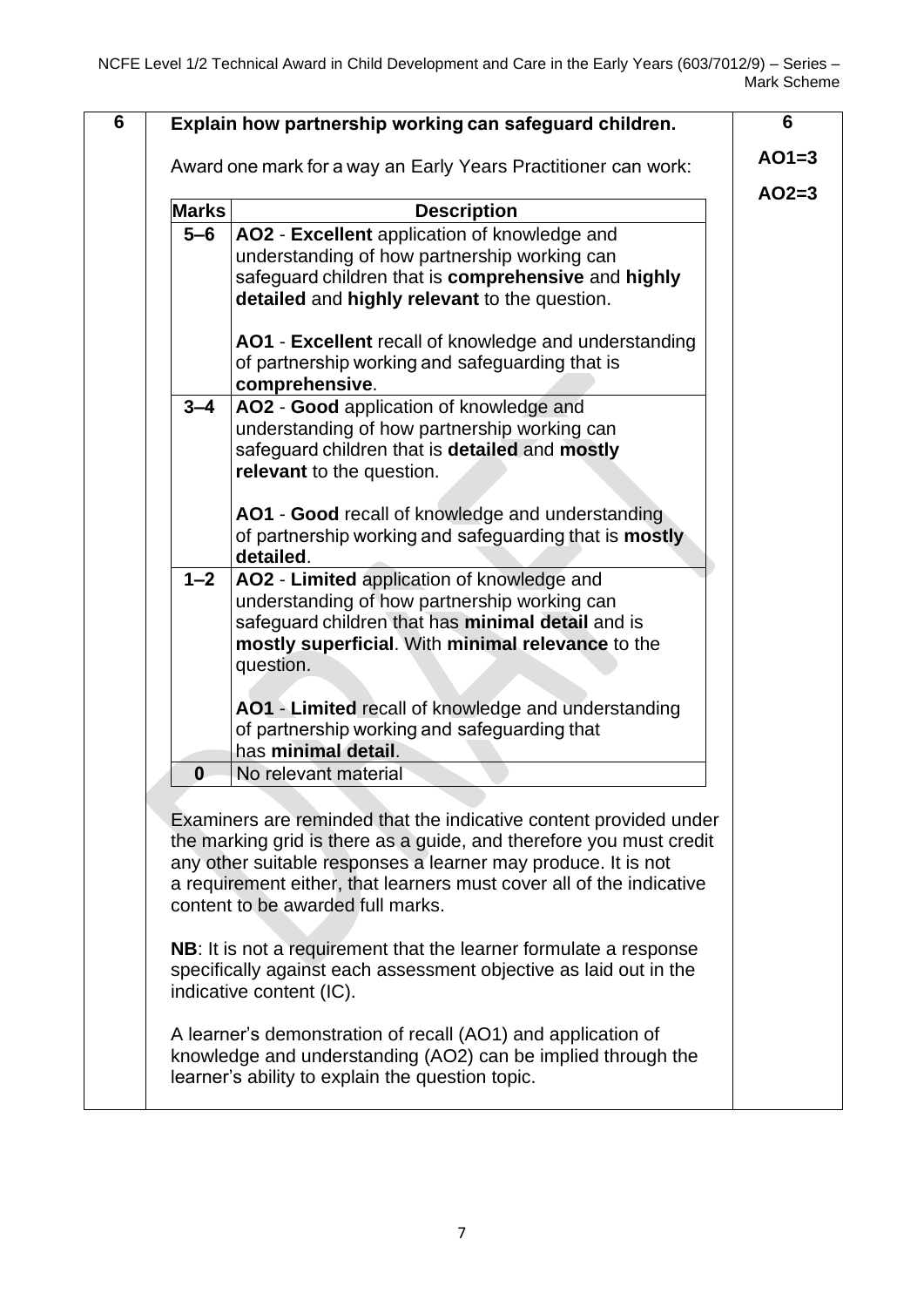| <b>Indicative content</b>                                                                                                                                                                                                                                                                                                                                                                                                                                                                                                                                                                                                                                                                                                                                                   |  |
|-----------------------------------------------------------------------------------------------------------------------------------------------------------------------------------------------------------------------------------------------------------------------------------------------------------------------------------------------------------------------------------------------------------------------------------------------------------------------------------------------------------------------------------------------------------------------------------------------------------------------------------------------------------------------------------------------------------------------------------------------------------------------------|--|
| AO1 - Learners will recall knowledge and understanding<br>of partnership working and safeguarding that may include:                                                                                                                                                                                                                                                                                                                                                                                                                                                                                                                                                                                                                                                         |  |
| Working in partnership:                                                                                                                                                                                                                                                                                                                                                                                                                                                                                                                                                                                                                                                                                                                                                     |  |
| professionals from different services such as education and<br>$\bullet$<br>health and social care teams working together<br>parents working with services and professionals<br>meets the child's needs<br>can meet parents, carers, and family's needs<br>is part of their professional responsibility<br>$\bullet$<br>a requirement of The Early Years Foundation Stage Statutory<br>$\bullet$<br>Framework (EYFS).                                                                                                                                                                                                                                                                                                                                                       |  |
| Safeguarding:                                                                                                                                                                                                                                                                                                                                                                                                                                                                                                                                                                                                                                                                                                                                                               |  |
| protecting children from harm<br>responding to suspected abuse<br>a requirement of The Early Years Foundation Stage Statutory<br>Framework (EYFS).                                                                                                                                                                                                                                                                                                                                                                                                                                                                                                                                                                                                                          |  |
| AO2 - Learners will apply knowledge and understanding<br>of how partnership working can safeguard children that may<br>include:                                                                                                                                                                                                                                                                                                                                                                                                                                                                                                                                                                                                                                             |  |
| supports early intervention to meet children's holistic needs<br>$\bullet$<br>and when a child is at risk of harm<br>promotes safeguarding to ensure that children are protected<br>from harm<br>ensures consistent care is provided by all professionals,<br>giving emotional and physical security in meeting needs<br>gains support from practitioners with a different perspective or<br>experience<br>ensures shared goals can be achieved and everyone is united<br>in approach<br>builds trust so that information can be shared to support the<br>child<br>has access to advice and information which will inform planning<br>of activities and routines to promote children's development<br>builds trust and creates a supportive relationship where<br>$\bullet$ |  |
| information can be shared<br>supports shared goals, and everyone can work to their<br>$\bullet$<br>strengths and support each other<br>working in partnership encourages communication between<br>practitioners which may highlight safeguarding issues<br>working in partnership, using positive communication<br>can highlight if referrals are required by sharing appropriate                                                                                                                                                                                                                                                                                                                                                                                           |  |
| information that can build up a better picture about the childs                                                                                                                                                                                                                                                                                                                                                                                                                                                                                                                                                                                                                                                                                                             |  |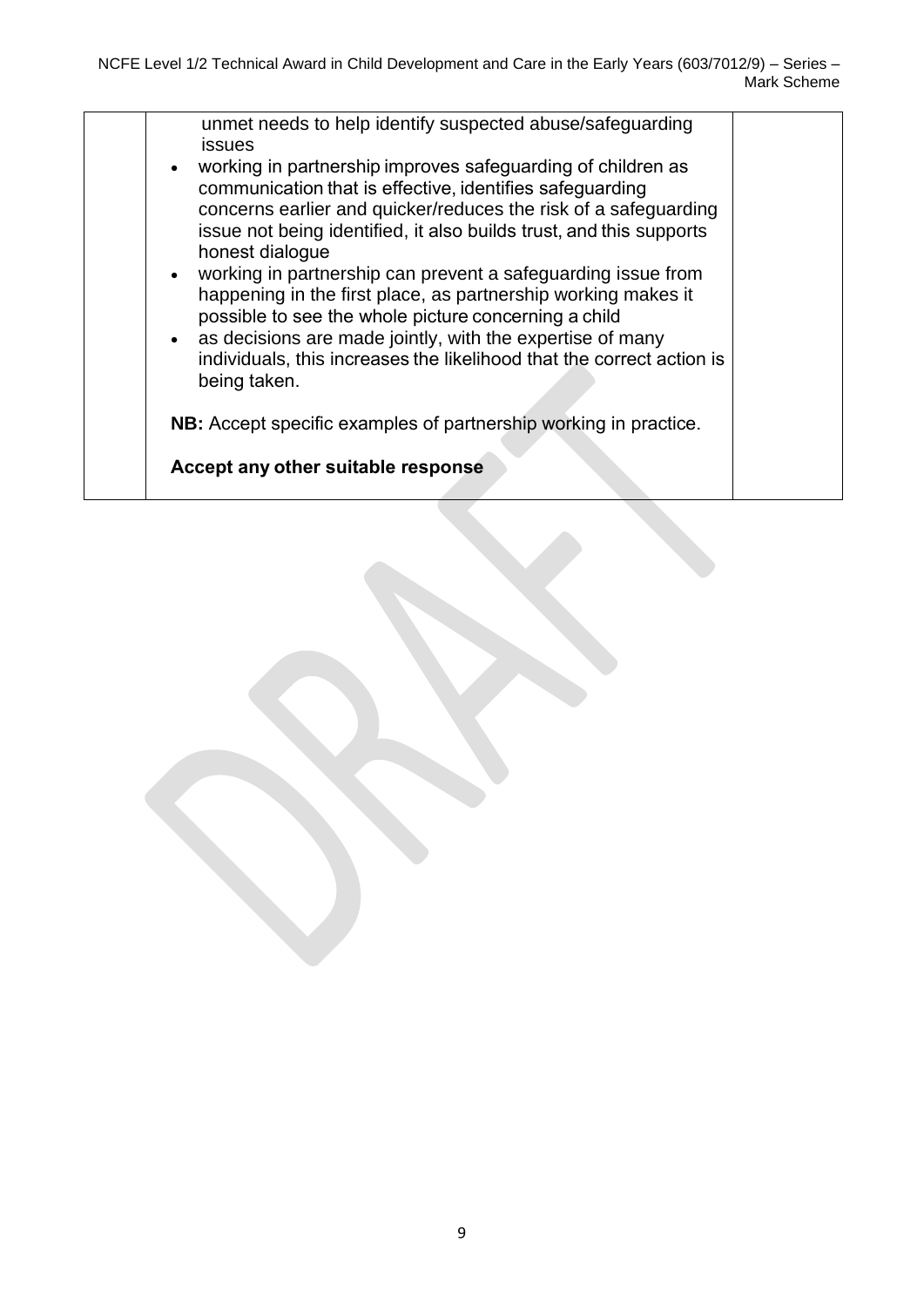### **Section B Total for this section: 18 marks**

| Which one is an 'unexpected' transition?                                                                                                      |         |
|-----------------------------------------------------------------------------------------------------------------------------------------------|---------|
| A: Bereavement in the family<br><b>B</b> : Moving to a new room at nursery<br>C: Starting at a new school<br><b>D:</b> The birth of a sibling | $AO1=1$ |
| <b>Answer:</b> A: Bereavement in the family                                                                                                   |         |

| 8 | Which one is an example of a cognitive milestone of a child<br>aged 3 years? |         |
|---|------------------------------------------------------------------------------|---------|
|   |                                                                              | $AO1=1$ |
|   | A: Counts to 20                                                              |         |
|   | <b>B:</b> Names some colours                                                 |         |
|   | C: Recalls stories and rhymes                                                |         |
|   | <b>D:</b> Sorts objects by size                                              |         |
|   | <b>Answer: D: Sorts objects by size</b>                                      |         |
|   |                                                                              |         |

| 9 | State one strategy an early years practitioner can use                                                                                                                                                                                                                                                       | 3       |
|---|--------------------------------------------------------------------------------------------------------------------------------------------------------------------------------------------------------------------------------------------------------------------------------------------------------------|---------|
|   | to prepare children for school. Explain how the strategy<br>supports the transition to school.                                                                                                                                                                                                               | $AO1=1$ |
|   | Award one mark for stating any one of the following strategies:                                                                                                                                                                                                                                              | $AO2=2$ |
|   | <b>AO1</b>                                                                                                                                                                                                                                                                                                   |         |
|   | read books about starting school (1)<br>set up visits with reception teacher to meet the children (1)<br>encourage communication between parent and school (1)<br>identify groups of children going to the same school and<br>encourage them to play together (1)<br>role-play parts of a school day (1).    |         |
|   | Award up to two marks for a valid explanation of how the strategy<br>supports transition to school:                                                                                                                                                                                                          |         |
|   | <b>AO2</b>                                                                                                                                                                                                                                                                                                   |         |
|   | (read books about starting school) – this supports transition as<br>it prepares children for what is expected (1) and can help a child<br>talk about worries they may have (1)<br>(set up visits with reception teacher to meet the children) - this<br>enables children to become familiar with new teacher |         |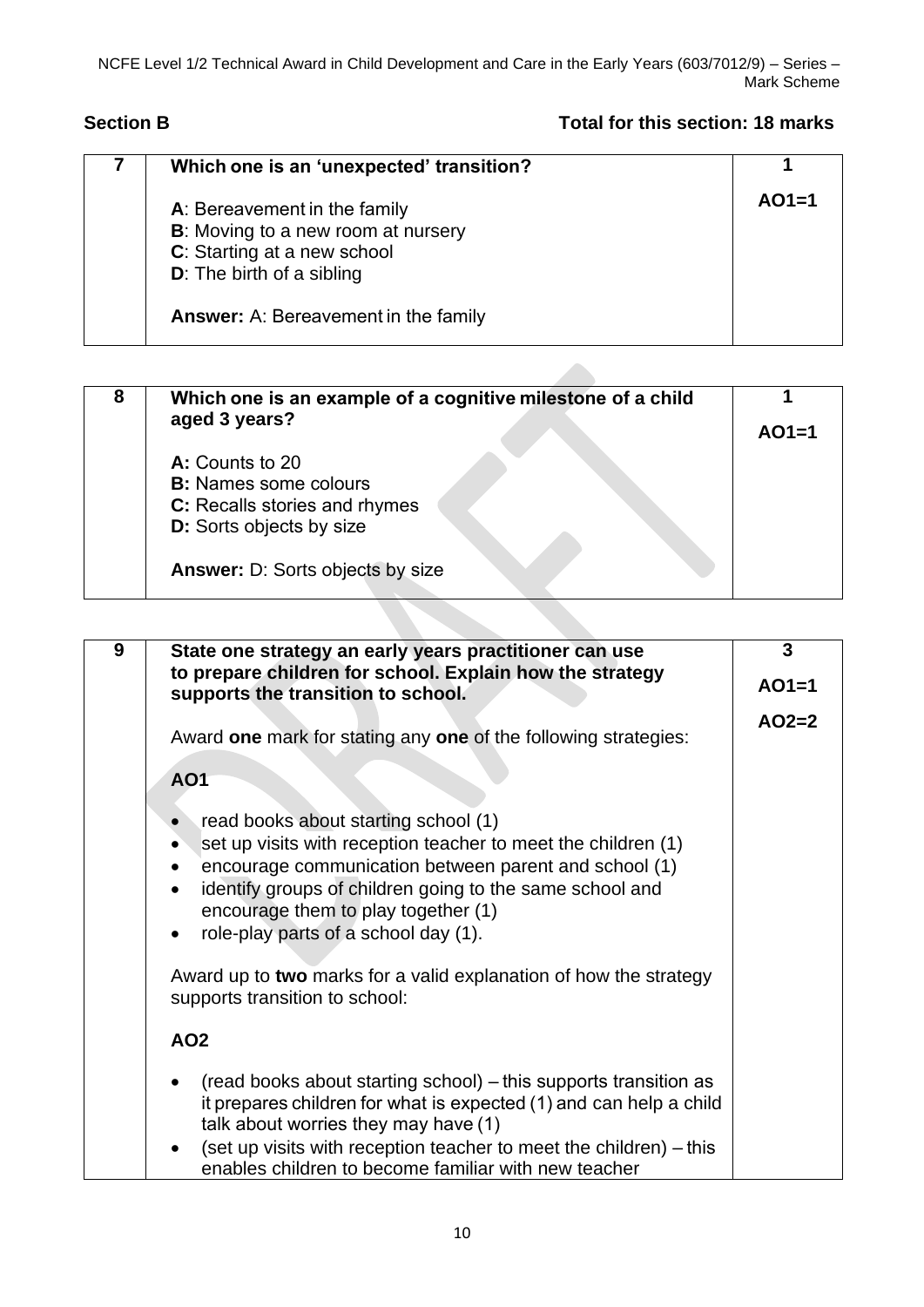| (1) and gives an opportunity to communicate any concerns<br>about a child (1)<br>(encourage communication between parent and school) this<br>$\bullet$<br>helps parents share information about the child's individual<br>needs (1) which helps the setting effectively meet<br>the child's individual needs (1)<br>• (identify groups of children going to the same school and<br>encourage then to play together) - this helps children have<br>familiar faces and friendships when starting school (1) this<br>helps children to settle in the school (1)<br>• (role-play parts of a school day) – this supports transition as<br>it helps children to know (1) and be prepared for what to<br>expect (1).<br>Accept any other suitable response. |  |
|------------------------------------------------------------------------------------------------------------------------------------------------------------------------------------------------------------------------------------------------------------------------------------------------------------------------------------------------------------------------------------------------------------------------------------------------------------------------------------------------------------------------------------------------------------------------------------------------------------------------------------------------------------------------------------------------------------------------------------------------------|--|
|                                                                                                                                                                                                                                                                                                                                                                                                                                                                                                                                                                                                                                                                                                                                                      |  |

| 10 $(a)$ | Give two environmental factors that may affect the<br>development of a child.                                                                                                                                                           | $AO1=2$ |
|----------|-----------------------------------------------------------------------------------------------------------------------------------------------------------------------------------------------------------------------------------------|---------|
|          | Award one mark for any of the following environmental factors up to<br>a maximum of two marks:                                                                                                                                          |         |
|          | family lifestyle (1)<br>school/education (1)<br>peer group friendships (1)<br>income/availability of resources (1)<br>$\bullet$<br>housing (1)<br>access to health and social care services (1).<br>Accept any other suitable response. |         |

| 10(b) | Describe how one of the environmental factors given in 10 (a)                                                                                                                                                                                                                                                                                                                                                                                                                                                                                                    | 2       |
|-------|------------------------------------------------------------------------------------------------------------------------------------------------------------------------------------------------------------------------------------------------------------------------------------------------------------------------------------------------------------------------------------------------------------------------------------------------------------------------------------------------------------------------------------------------------------------|---------|
|       | impacts on the physical development of a child.                                                                                                                                                                                                                                                                                                                                                                                                                                                                                                                  | $AO2=2$ |
|       | Award up to two marks for an accurate description:                                                                                                                                                                                                                                                                                                                                                                                                                                                                                                               |         |
|       | (family lifestyle) – parents provide opportunities for physical<br>$\bullet$<br>activity such as visiting a play park (1) this impacts on a child<br>by developing a child's confidence to develop physical (1)<br>(school/education) – access to sensory play (1) this impacts<br>on a child's ability to develop fine motor skills (1)<br>(peer group/friendships) - peer pressure to engage in<br>activities that may or may not encourage physical activity (such<br>as computer games) (1) this impacts on a child's maintenance<br>of a healthy weight (1) |         |
|       | (income/availability of resources) money to provide a healthy<br>$\bullet$<br>lifestyle opportunity (such attending sports clubs) (1) this                                                                                                                                                                                                                                                                                                                                                                                                                       |         |
|       |                                                                                                                                                                                                                                                                                                                                                                                                                                                                                                                                                                  |         |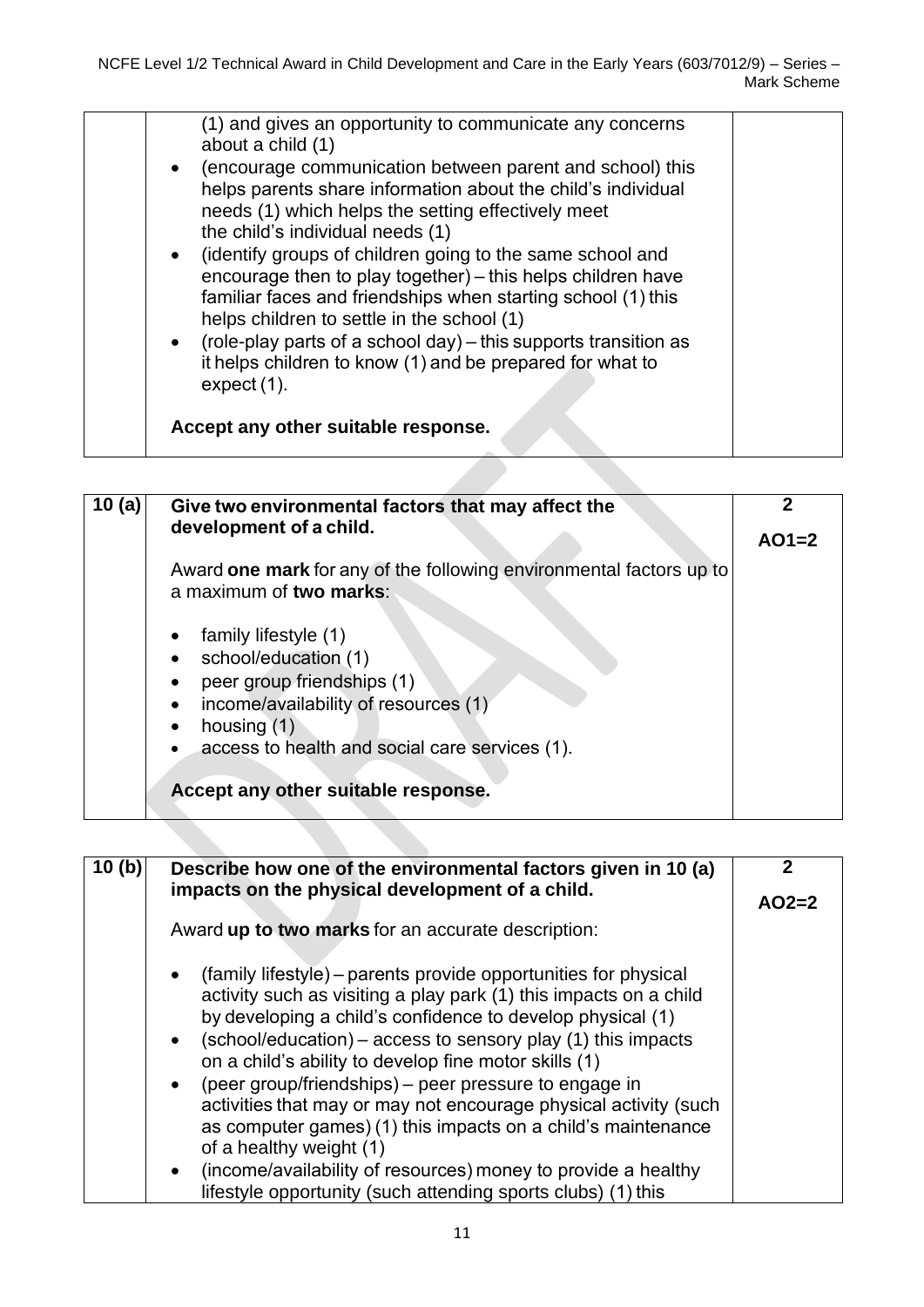| impacts on a child's development of physical strength and gross<br>motor skills (1)<br>• (housing) – a living environment which may be<br>unsafe/overcrowded (1) this impacts on a child by limiting the<br>opportunity to practise physical skills (1)<br>(access to health and social care services) by receiving care<br>$\bullet$<br>and treatment (1) this impacts on a child by reducing the risk of<br>illness and disease (1). |  |
|----------------------------------------------------------------------------------------------------------------------------------------------------------------------------------------------------------------------------------------------------------------------------------------------------------------------------------------------------------------------------------------------------------------------------------------|--|
| Accept any other suitable response.                                                                                                                                                                                                                                                                                                                                                                                                    |  |

| State two gross motor skills a child aged 2 years would be<br>expected to achieve.                                                                                                                  |         |
|-----------------------------------------------------------------------------------------------------------------------------------------------------------------------------------------------------|---------|
|                                                                                                                                                                                                     | $AO1=2$ |
| Award one mark for each of the following up to a maximum of two<br>marks:                                                                                                                           |         |
| walks up the stairs holding a hand (1)<br>walks down the stairs holding a hand (1)<br>$\bullet$<br>running with control (1)<br>$\bullet$<br>throwing a ball (1)<br>$\bullet$<br>kicking a ball (1). |         |
| Accept any other suitable response.                                                                                                                                                                 |         |

| 12 (a) | Kyle is 21/2 years old; his language and communication skills<br>are not developing as expected.                                                                                                     |         |
|--------|------------------------------------------------------------------------------------------------------------------------------------------------------------------------------------------------------|---------|
|        | Give one reason why Kyle's language and communication<br>skills may not be developing as expected.                                                                                                   | $AO1=1$ |
|        | Award up to 1 mark for any one of the following:                                                                                                                                                     |         |
|        | genetic condition (Down's syndrome) (1)<br>sensory impairment (hearing) (1)<br>lack of a language rich environment (1)<br>lack of, or reduced opportunities for social interaction (1).<br>$\bullet$ |         |
|        | <b>NB:</b> Accept other specific examples of disabilities that can impact<br>on language and communication.                                                                                          |         |
|        | Accept any other suitable response.                                                                                                                                                                  |         |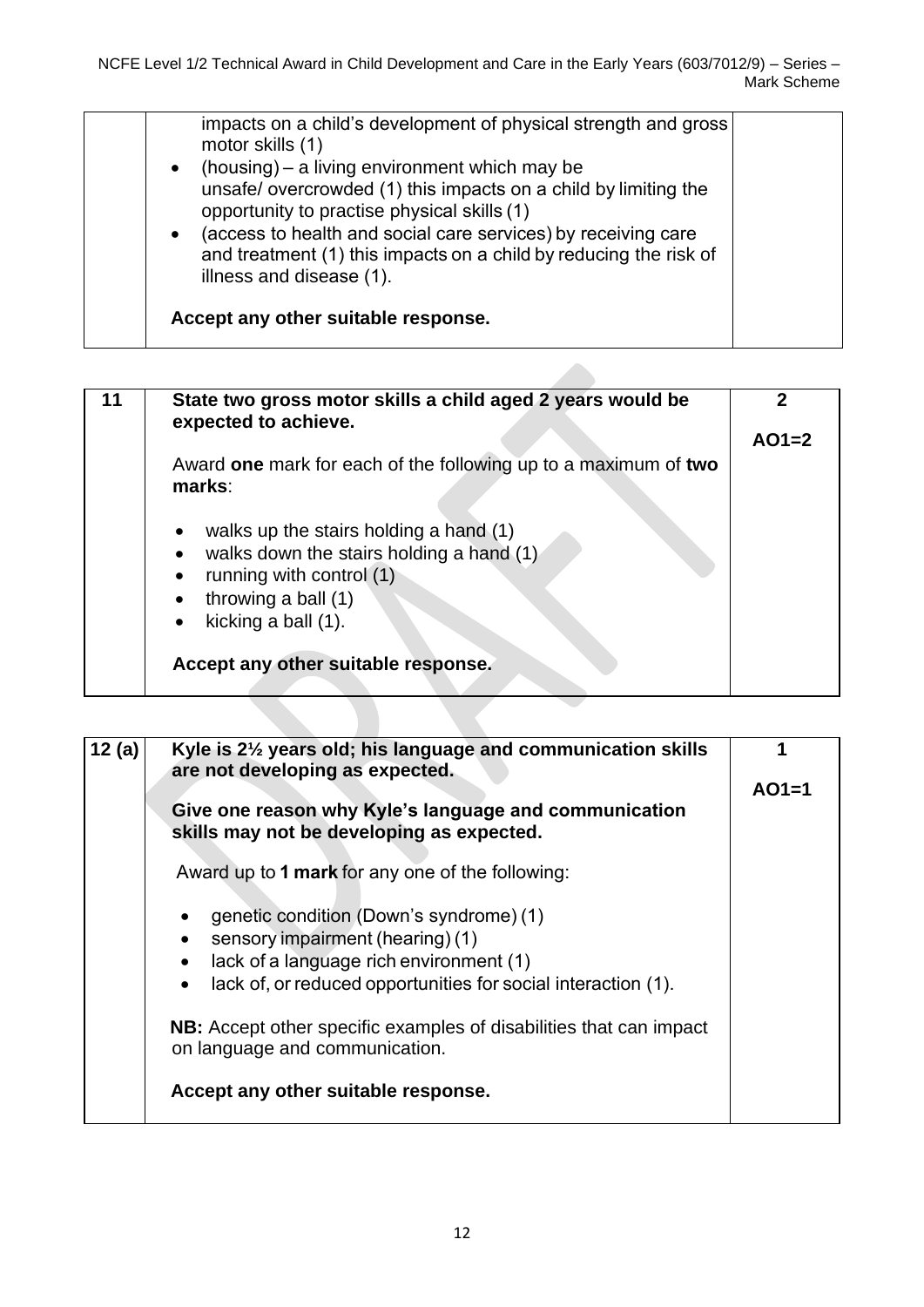| <b>Marks</b> | <b>Description</b>                                                                                                                                                                                                                                                                                                                   |         |
|--------------|--------------------------------------------------------------------------------------------------------------------------------------------------------------------------------------------------------------------------------------------------------------------------------------------------------------------------------------|---------|
| $5 - 6$      | AO3 - Excellent analysis and evaluation of the<br>strategies that could be used to support Kyle's<br>development that is comprehensive and highly<br>relevant. Supported with excellent justifications for<br>the strategies used by a practitioner to support<br>Kyles's development that are comprehensive and<br>highly detailed. | $AO3=3$ |
|              | AO2 - Excellent application of knowledge and<br>understanding of ways to support Kyle that will develop<br>his language and communication skills that<br>is comprehensive and highly detailed and highly<br>relevant to the question.                                                                                                |         |
| $3 - 4$      | AO3 - Good analysis and evaluation of the strategies<br>that could be used to support Kyles's development<br>that is detailed and mostly relevant. Supported<br>with good justifications for the strategies used by a<br>practitioner to support Kyles's development that are<br>detailed.                                           |         |
|              | AO2 - Good application of knowledge and<br>understanding of ways to support Kyle that will develop<br>his language and communication skills that is detailed<br>and mostly relevant to the question.                                                                                                                                 |         |
| $1 - 2$      | AO3 - Limited analysis and evaluation of the<br>strategies that could be used to support Kyle's<br>development. Supported with limited justifications<br>for the strategies used by a practitioner to support<br>Kyles's development that have minimal detail and<br>are mostly superficial.                                         |         |
|              | AO2 - Limited application of knowledge and<br>understanding of ways to support Kyle that will develop<br>his language and communication skills that has<br>minimal detail and is mostly superficial with<br>minimal relevance to the question.                                                                                       |         |
| $\mathbf 0$  | No relevant material<br>Examiners are reminded that the indicative content provided under                                                                                                                                                                                                                                            |         |
|              | the marking grid is there as a guide, and therefore you must credit<br>any other suitable responses a learner may produce. It is not a<br>requirement either that learners must cover all of the indicative<br>content to be awarded full marks.                                                                                     |         |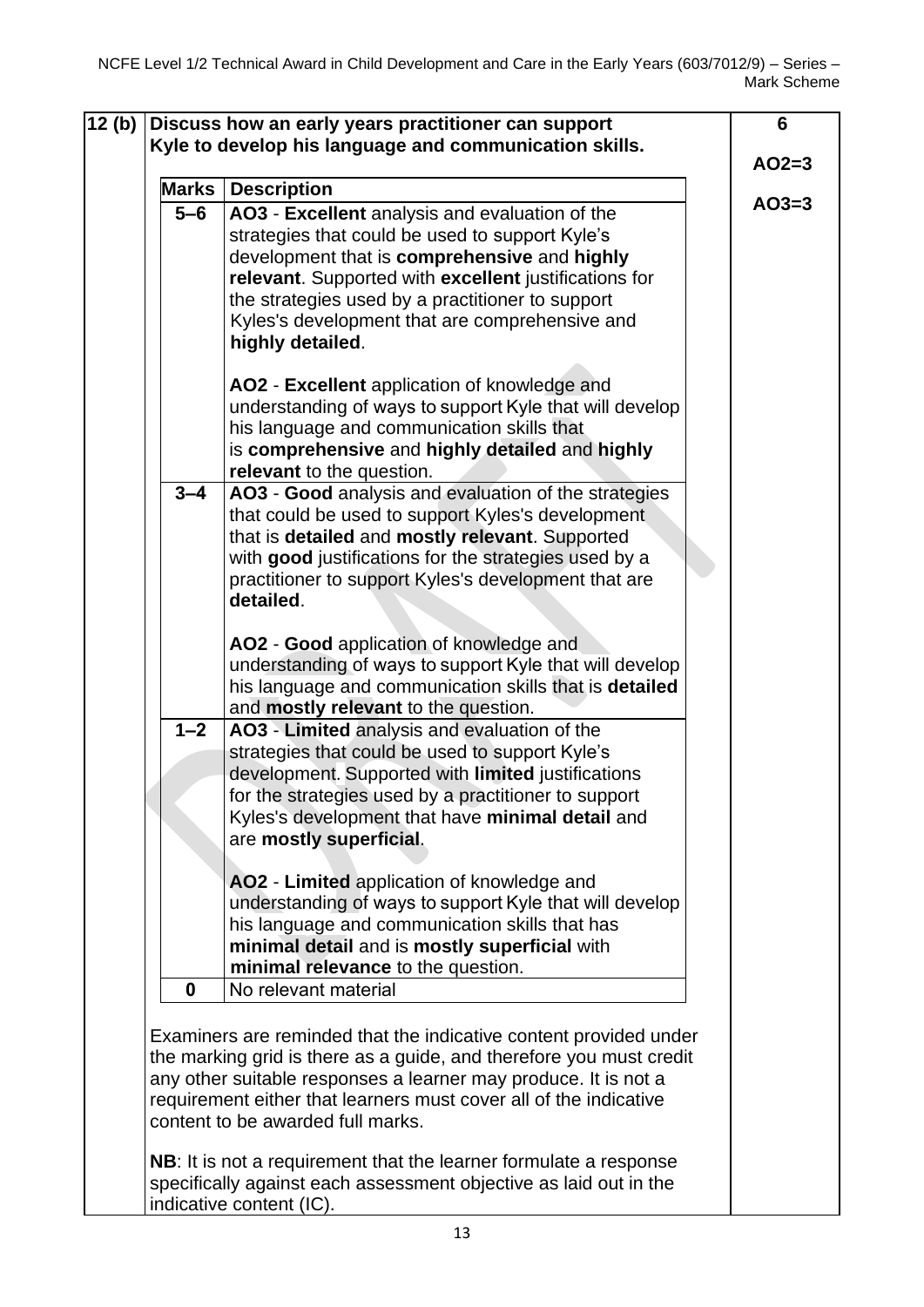A learner's demonstration of application of knowledge and understanding (AO2) can be implied through the learner's ability to discuss the question topic required of AO3. **Indicative content AO2 - Learners will apply knowledge and understanding of ways to support Kyle that will develop his language and communication skills that may include the following:** • promote opportunities for talk and interaction during everyday routines such as snack • plan expressive arts that involves Kyle expressing himself through musical instruments, singing songs, painting, rhythms • provide opportunities for social experiences such as circle time, games and outdoor play • support imaginative play that encourages Kyle to communicate through different scenarios, such as role play, puppets and dolls  • provide story telling opportunities for Kyle to learn new words and ask questions • being a good role-model when pronouncing words when engaging in conversations during the day. **AO3 - Learners will analyse and evaluate the strategies that could be used to support Kyle's development to provide justifications for the strategies used by a practitioner that may include the following:** • opportunities for Kyle to talk to others during the routine will promote his language development, he may respond to being asked which fruit he wants for snack and gain confidence to answer simple questions • expressive arts allow Kyle to develop new language and builds his vocabulary, for example when Kyle is playing with clay or junk modelling, he will talk about what he is making/building, what is happening  • social play will help Kyle gain confidence to speak to others when sharing toys and equipment, helping him practice his speaking and listening skills • imaginative play, such as role play, can extend Kyle's language skills when communicating with other children and creating scenarios Kyle will explore and engage in this part of the role play, which can introduce skills such as waiting his turn to speak as part of a conversation • stories, such as action stories, allows Kyle to use gestures to act out a story and develop simple language, reading stories can support pronunciation, introduce new words and add meaning to language. Stories can be discussed to support understanding and expression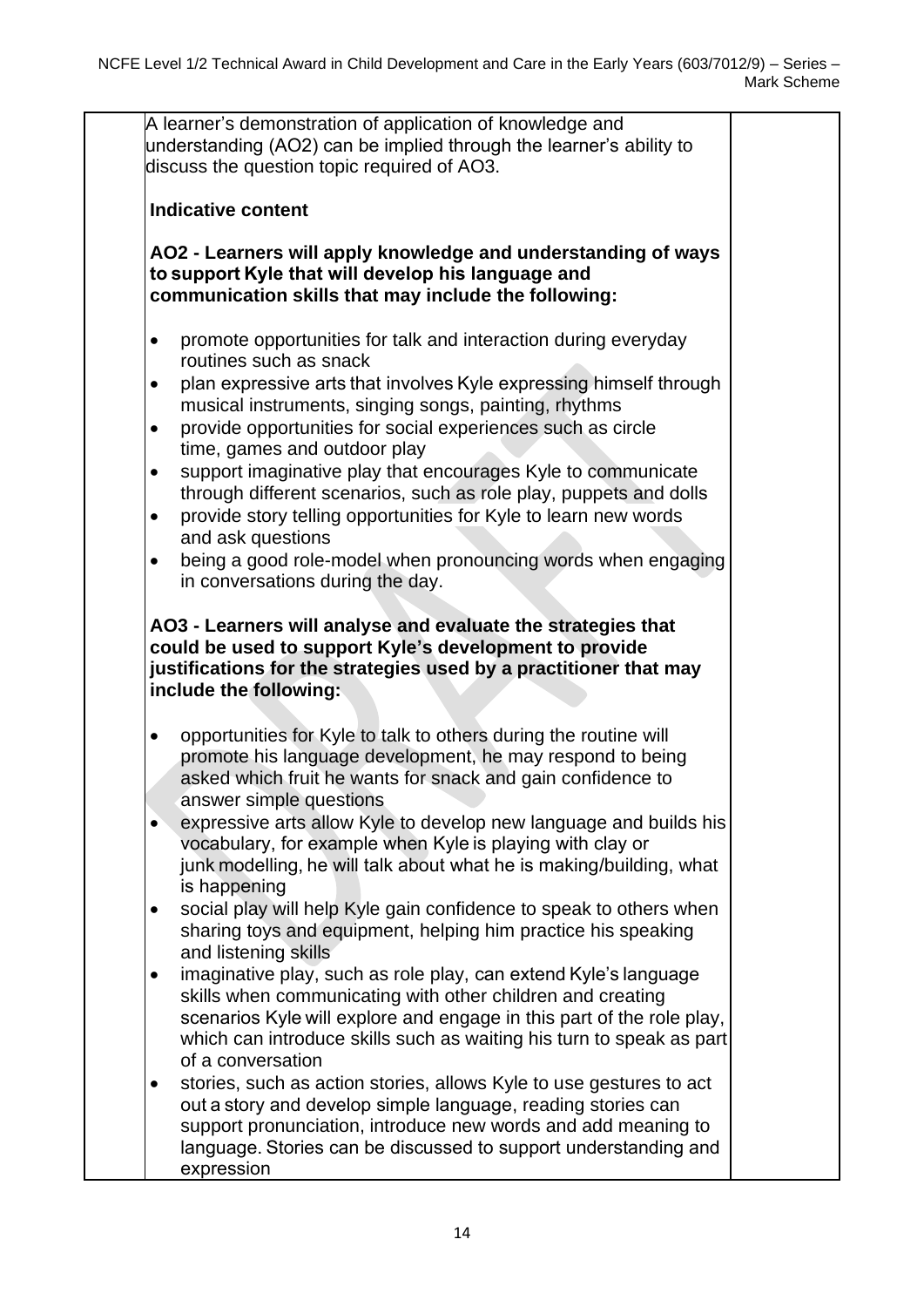| being a good role model provides Kyle with an example of how to<br>٠<br>speak and communicate which he will then imitate in his<br>communication, helping develop his spoken language. |  |
|----------------------------------------------------------------------------------------------------------------------------------------------------------------------------------------|--|
| NB: Accept appropriate referrals for assessment and support.                                                                                                                           |  |
| Accept any other suitable response.                                                                                                                                                    |  |
|                                                                                                                                                                                        |  |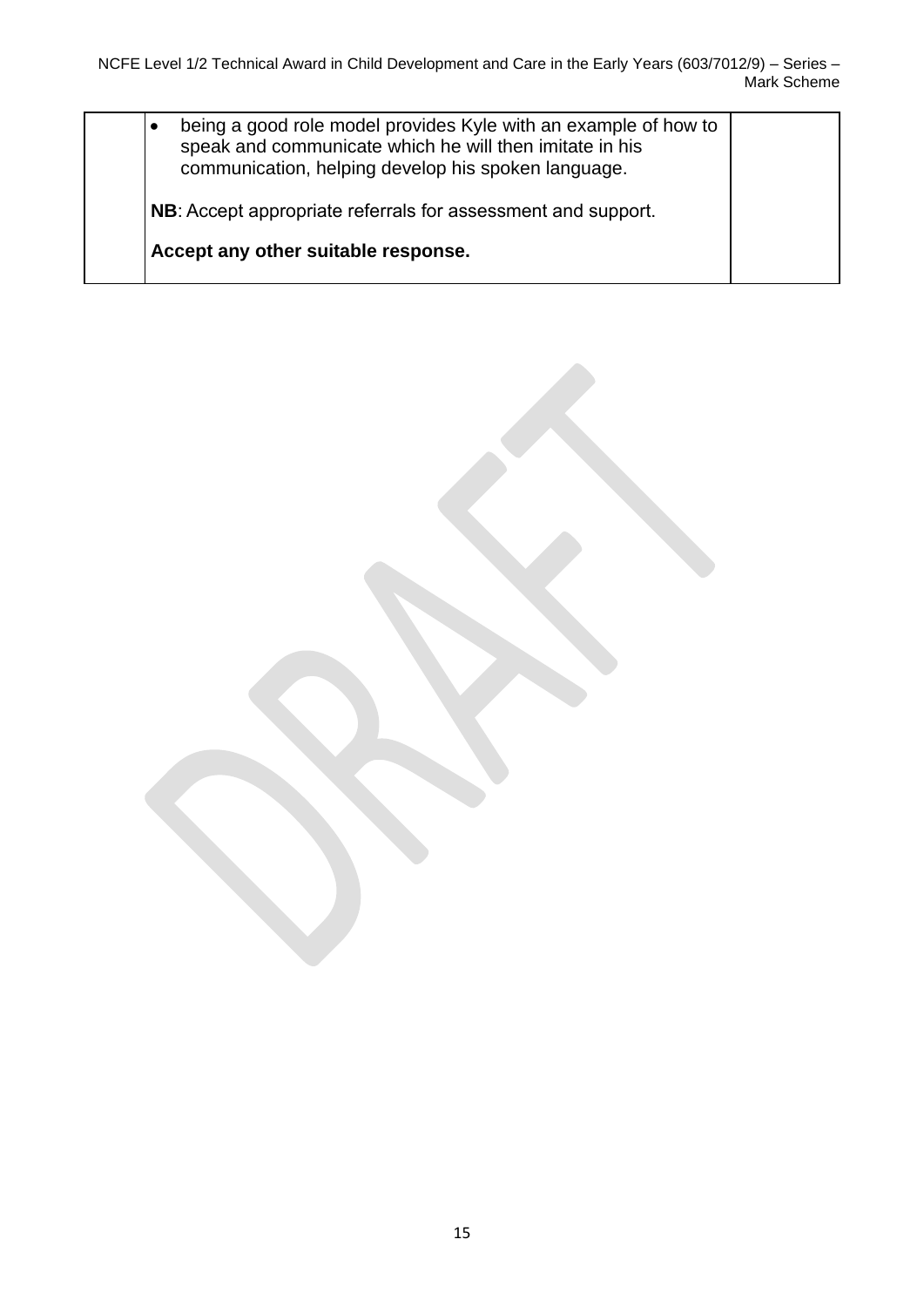### **Section C Total for this section: 24 marks**

| 13 | Which one is an example of a child's basic need?                                                                                      | 1       |
|----|---------------------------------------------------------------------------------------------------------------------------------------|---------|
|    | A: Achievement                                                                                                                        | $AO1=1$ |
|    | <b>B:</b> Affection                                                                                                                   |         |
|    | C: Belonging                                                                                                                          |         |
|    | D: Sleep                                                                                                                              |         |
|    | <b>Answer: D: Sleep</b>                                                                                                               |         |
|    |                                                                                                                                       |         |
| 14 | Which one is a characteristic of being 'objective'?                                                                                   | 1       |
|    | A: Giving an opinion                                                                                                                  | $AO1=1$ |
|    | <b>B</b> : Making an interpretation                                                                                                   |         |
|    | C: Recording what is seen                                                                                                             |         |
|    | D: Using personal experience                                                                                                          |         |
|    |                                                                                                                                       |         |
|    | Answer: C: Recording what is seen                                                                                                     |         |
| 15 | Explain one way an early years practitioner supports                                                                                  | 3       |
|    | a child's independence at mealtimes.                                                                                                  |         |
|    |                                                                                                                                       | $AO1=1$ |
|    | Award one mark for identification of a way:                                                                                           |         |
|    |                                                                                                                                       | $AO2=2$ |
|    | <b>AO1</b>                                                                                                                            |         |
|    | provide aids such as adapted cutlery and cups (1)<br>$\bullet$                                                                        |         |
|    | reward independence - successful attempts (1)<br>$\bullet$                                                                            |         |
|    | demonstrate self-help skills (1).                                                                                                     |         |
|    | Award two marks for an explanation of how the way promotes<br>independence:                                                           |         |
|    |                                                                                                                                       |         |
|    | AO2                                                                                                                                   |         |
|    | (provide aids such as adapted cutlery and cups) to support a child<br>to feed themselves (1) to allow a child to develop and practise |         |
|    | self-help skills (1)                                                                                                                  |         |
|    | (reward independence - successful attempts) to encourage this<br>٠<br>behaviour in the future (1) and provide encouragement to try it |         |
|    | again (1)                                                                                                                             |         |
|    | (demonstrate self-help skills) so children can copy the H                                                                             |         |
|    | health care practitioner (1) the child will learn/know how to perform<br>$\bullet$<br>these skills (1).                               |         |
|    | NB: Accept answers which include specific examples of                                                                                 |         |
|    | ways (eg showing children how to wash hands after going to the                                                                        |         |
|    | bathroom).                                                                                                                            |         |
|    | Accept any other suitable response.                                                                                                   |         |
| 16 | With reference to Maslow's Hierarchy of Needs. Explain three                                                                          | 6       |
|    |                                                                                                                                       |         |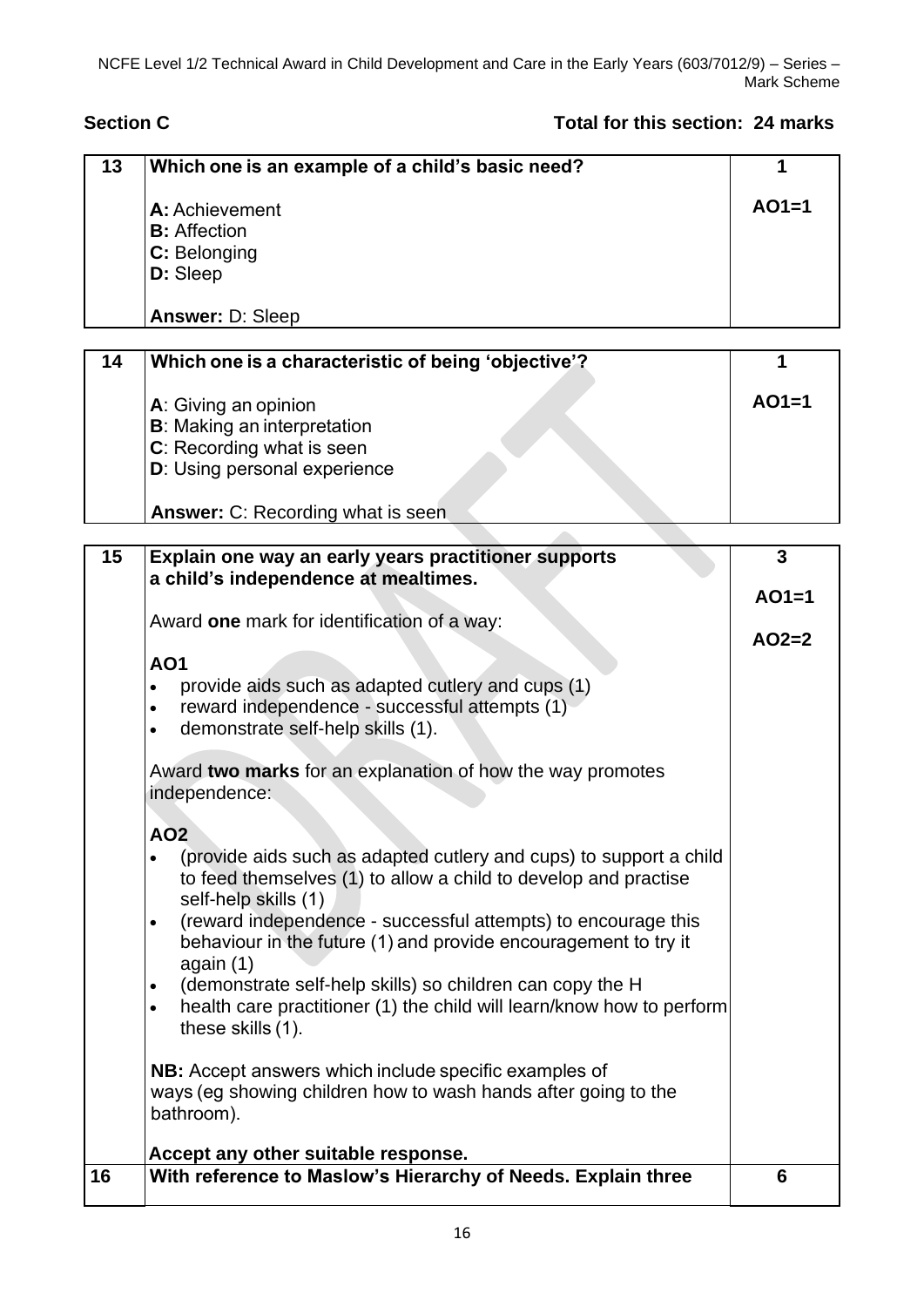|                 | Award up to two marks for an explanation of each way:                              | $AO2=3$ |
|-----------------|------------------------------------------------------------------------------------|---------|
| <b>AO1</b>      |                                                                                    |         |
|                 | ensuring doors are locked (1)                                                      |         |
| $\bullet$       | being available to provide comfort when a child is upset (1)                       |         |
| $\bullet$       | knowing how to spot the signs/report of abuse (1)                                  |         |
| $\bullet$       | establishing an effective relationship between parent/carer and<br>key worker (1). |         |
| AO <sub>2</sub> |                                                                                    |         |
|                 | (ensuring doors are locked) – this provides physical                               |         |
|                 | safety and prevents a child going missing/an intruder entering the                 |         |
|                 | building (1)                                                                       |         |
| $\bullet$       | (being available to provide comfort when a child is upset) -this                   |         |
|                 | reduces the child's distress and provides the child with emotional                 |         |
|                 | security (1)<br>(knowing how to spot the signs/report of abuse) – this             |         |
| $\bullet$       | reduces the abuse a child may experience by reducing the time                      |         |
|                 | taken to take action (1)                                                           |         |
| $\bullet$       | (establishing an effective relationship between parent/carer and                   |         |
|                 | key worker) – this increases the key worker's responsiveness to                    |         |
|                 | issues concerning a child's wellbeing (1).                                         |         |
|                 |                                                                                    |         |

| 17 <sub>1</sub> | Priya is 9 years old and is a vegan. She attends a childminder<br>after school. The childminder provides a meal for all the children<br>but does not have time to cook a vegan meal for Priya.                                                                       | $\mathbf{2}$<br>$AO2=2$ |
|-----------------|----------------------------------------------------------------------------------------------------------------------------------------------------------------------------------------------------------------------------------------------------------------------|-------------------------|
|                 | Explain one 'psychological' need of Priya, which the childminder<br>is not meeting.                                                                                                                                                                                  |                         |
|                 | Award one mark for identification and one mark for an explanation.                                                                                                                                                                                                   |                         |
|                 | Psychological need:                                                                                                                                                                                                                                                  |                         |
|                 | value (1) by not providing Priya with a vegan meal she may not<br>feel she is important/low sense of worth (1)<br>belonging (1) by not providing Priya with a vegan meal she may<br>$\bullet$<br>feel left out/different from the other children who get a meal (1). |                         |
|                 | <b>NB:</b> Award up to two marks for an explanation where a learner has<br>not provided the need, but the explanation clearly links to either value<br>of belonging.<br>Accept any other suitable response.                                                          |                         |
| 18              | Define the term 'formative assessment'.                                                                                                                                                                                                                              | 2                       |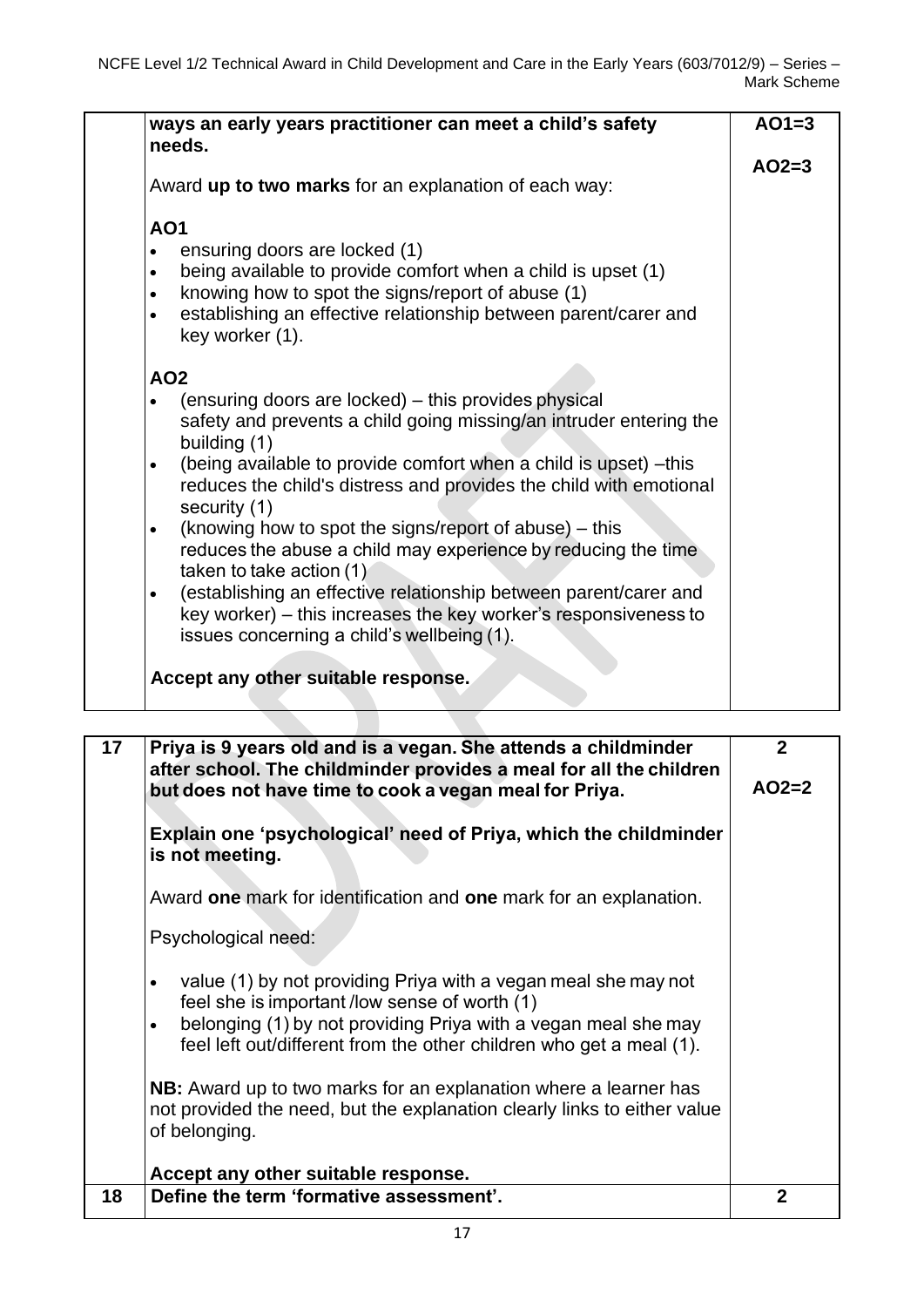| Award up to two marks for a definition of formative assessment:                 | $AO1=2$ |
|---------------------------------------------------------------------------------|---------|
| assessment based on observations of the children (1) to inform<br>planning (1). |         |

| 19 | Explain three benefits of an early years practitioner carrying<br>out observations of children.                     | 3       |
|----|---------------------------------------------------------------------------------------------------------------------|---------|
|    |                                                                                                                     | $AO3=3$ |
|    | Award one mark for an explanation of each benefit up to a maximum<br>of three marks:                                |         |
|    | provides opportunit tunity to identify the care needs of a child by<br>highlighting problems/early intervention (1) |         |
|    | supports the planning appropriate future activities that will meet<br>$\bullet$<br>the child's needs (1)            |         |
|    | supports continuity of care by proving information to<br>other Early Years Practitioner/parents (1)                 |         |
|    | it provides opportinuty for tracking a child's progress in terms of<br>development/intervention (1)                 |         |
|    | supports partnership working with internal/external<br>$\bullet$<br>professionals/parents (1)                       |         |
|    | provides insight into practice and the impact on a child (1).<br>$\bullet$                                          |         |
|    | Accept any other suitable response.                                                                                 |         |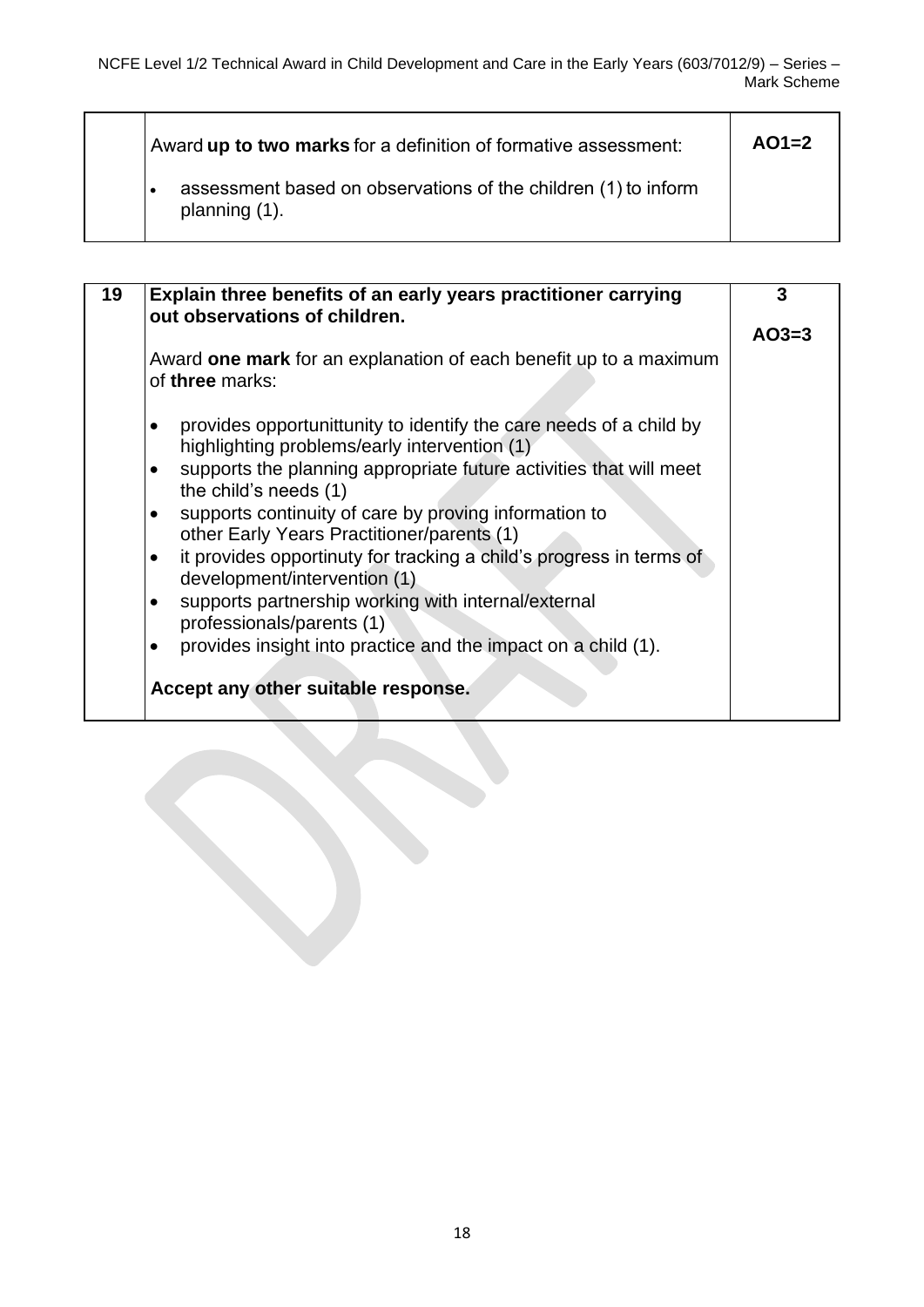| <b>Marks</b> | <b>Description</b>                                                                                                                                                                                                                   |                    |
|--------------|--------------------------------------------------------------------------------------------------------------------------------------------------------------------------------------------------------------------------------------|--------------------|
| $5 - 6$      | AO3 - Excellent analysis and evaluation of how an<br>obstacle course can promote physical or social<br>development that is comprehensive and highly<br>relevant.                                                                     | $AO2=2$<br>$AO3=2$ |
|              | AO2 - Excellent application of knowledge and<br>understanding of the ways an obstacle course can relate<br>to children's development that is comprehensive<br>and highly detailed and highly relevant to the<br>question.            |                    |
|              | AO1 - Excellent recall of knowledge and<br>understanding of physical or social development that is<br>comprehensive.                                                                                                                 |                    |
| $3 - 4$      | AO3 - Good analysis and evaluation of how an<br>obstacle course can promote physical or social<br>development that is detailed and mostly relevant.                                                                                  |                    |
|              | AO2 - Good application of knowledge and<br>understanding of the ways an obstacle course can relate<br>to children's development that is detailed and mostly<br>relevant to the question.                                             |                    |
|              | AO1 - Good recall of knowledge and understanding<br>of physical or social development that is mostly<br>detailed.                                                                                                                    |                    |
| $1 - 2$      | AO3 - Limited analysis and evaluation of how an<br>obstacle course can promote physical or social<br>development.                                                                                                                    |                    |
|              | AO2 - Limited application of knowledge and<br>understanding of the ways an obstacle course can relate<br>to children's development that has minimal detail and<br>are mostly superficial. With minimal relevance to the<br>question. |                    |
|              | AO1 - Limited recall of knowledge and understanding<br>of physical or social development that has minimal<br>detail.                                                                                                                 |                    |
| 0            | No relevant material                                                                                                                                                                                                                 |                    |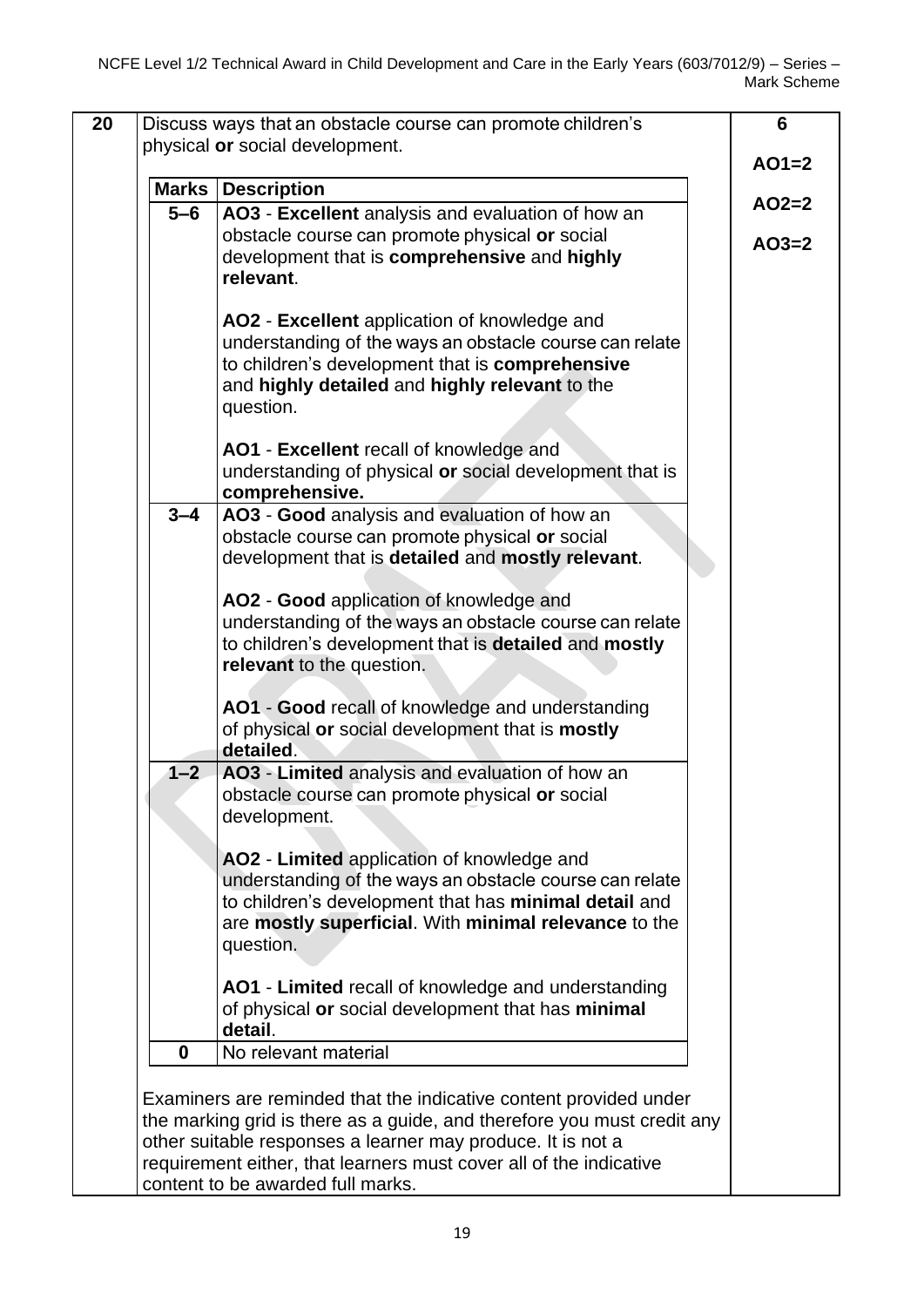**NB**: It is not a requirement that the learner formulate a response specifically against each assessment objective as laid out in the indicative content (IC).

A learners demonstration of recall (AO1) and application of knowledge and understanding (AO2) can be implied through the learner's ability to discuss the question topic required of AO3.

#### **Indicative content**

**AO1 - Learners will recall knowledge and understanding of physical or social development that may include the following**:

- walking
- jumping
- throwing
- balancing
- running between obstacles
- crawling through a tunnel
- hopping
- kicking
- taking turns
- sharing
- keeping rules.

#### **AO2 - Learners will apply knowledge and understanding of the ways an obstacle course can relate to children's development that may include the following:**

- walking skills will be promoted when children walk between each obstacle
- jumping skills will be promoted when jumping in and out of hoops
- throwing skills will be promoted when throwing bean bags into a basket
- balancing skills will be promoted when children walk across a bench
- running skills will be promoted as children run in and out of each obstacle
- hoping skills will be promoted when children hop over a low object
- kicking skills will be promoted when trying to get the football in a goal net
- turn taking will be promoted when children wait for their turn to use equipment
- sharing will be promoted as children share the equipment on the obstacle course
- keeping to the rules will be promoted when children are encouraged to walk rather than run on different aspects of the obstacle course.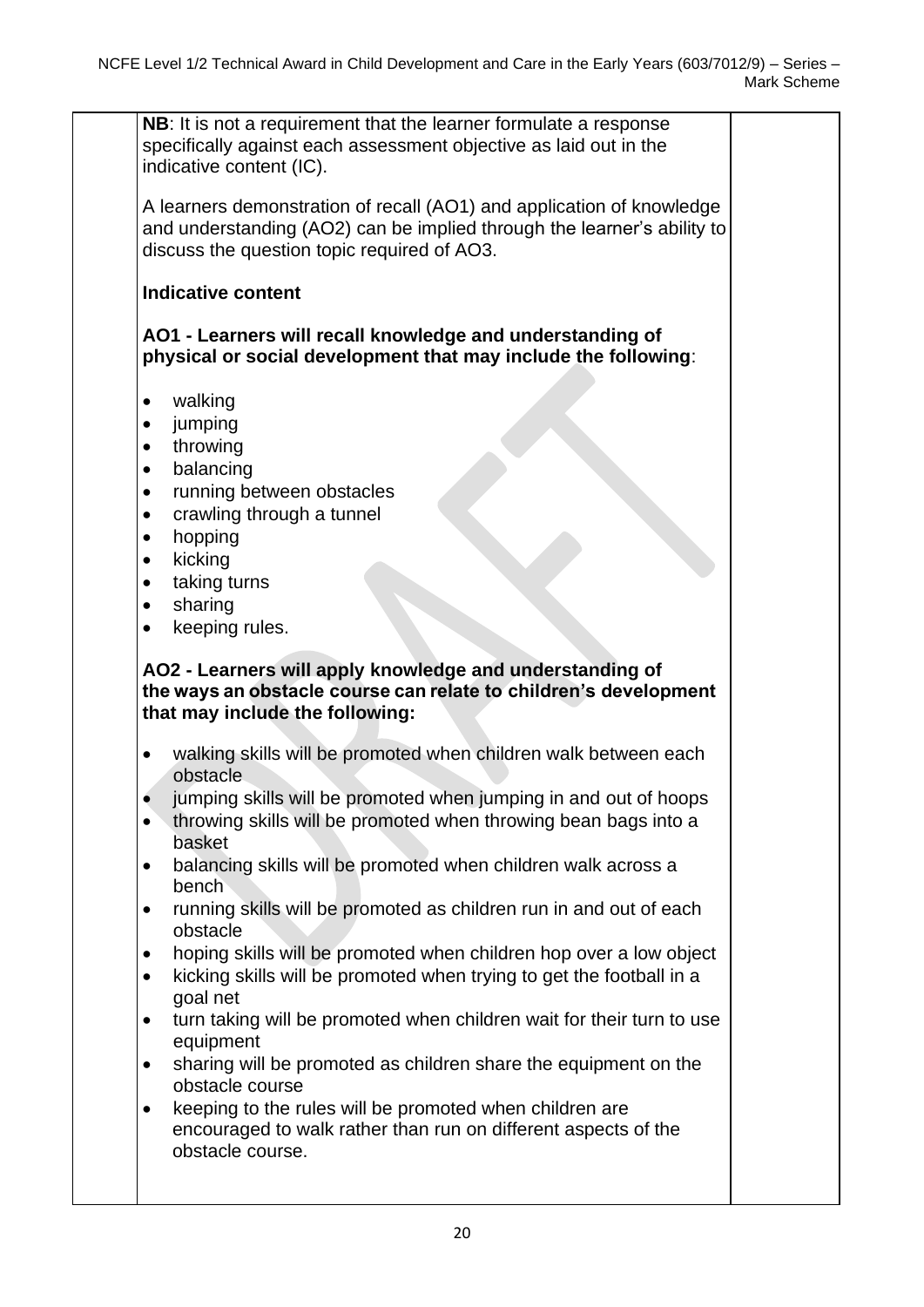#### **AO3 - Learners will analyse and evaluate how an obstacle course can promote physical or social development that may include the following:**

- children will have an opportunity to practice gross motor physical skills such as balancing when moving across a beam which will promote children's co-ordination and strength benefiting the child's physical control and fitness levels
- children will interact with their peers and work as part of a team, this will encourage children to work together and take turns which will enhance the child's ability to gain practical skills of working cooperatively as part of a group
- children will have an opportunity to test their physical capabilities as they explore different ways of moving safely through the obstacle course, this will ensure that the child gains physical skills and confidence in their own physical abilities
- children will take their first steps in resolving conflicts with other children as another child may not keep to the rules on the obstacle course, forcing the child to practice appropriate social skills such as reacting and coping in a socially acceptable and cooperative way.

**Accept any other suitable response.**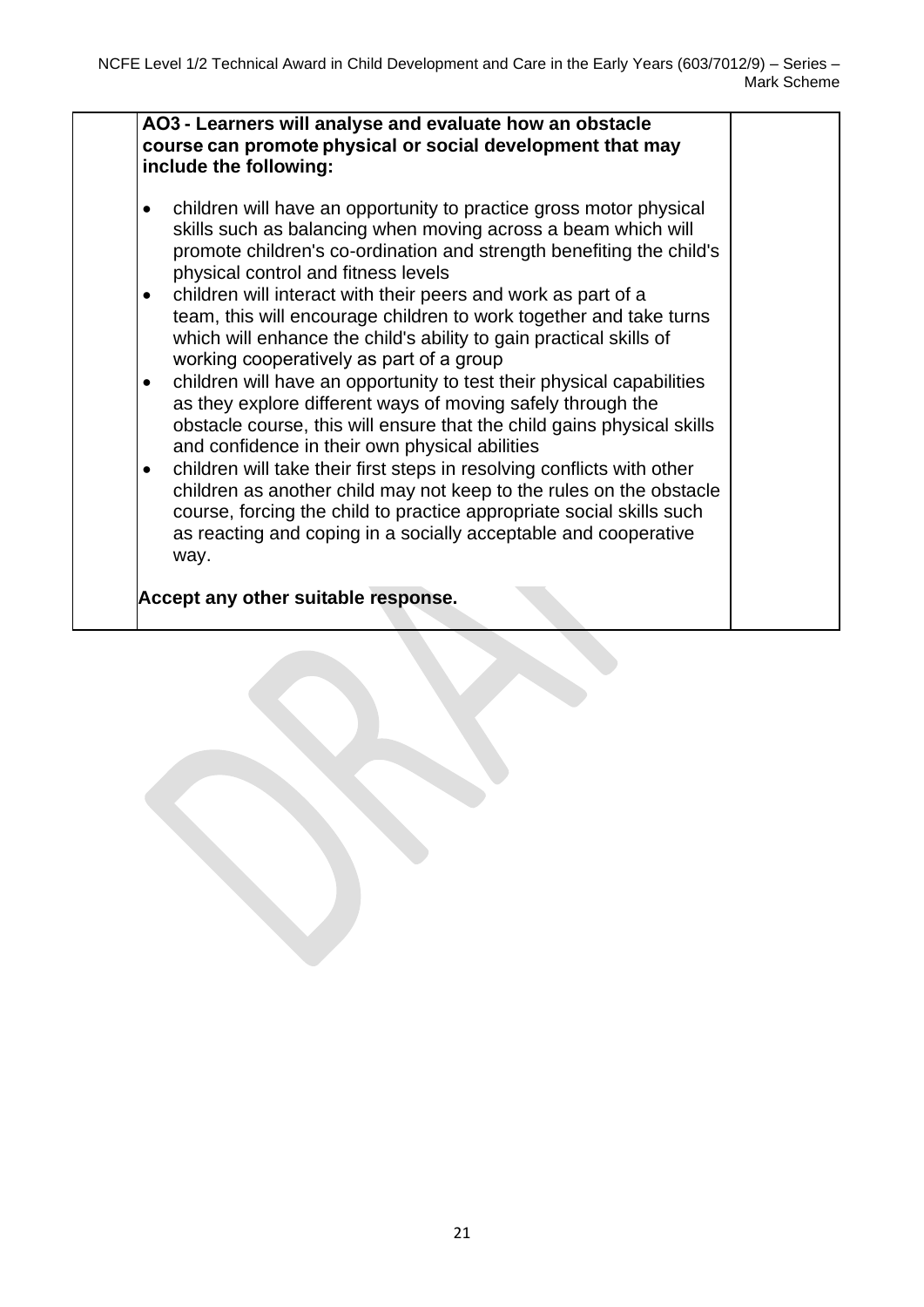**Section D Total for this section: 18 marks**

#### **21 Joel is 3½ years old. He is starting nursery. Joel is shy and has difficulties communicating. He has a disability which means walking can be difficult, he gets tired easily and often needs to use a wheelchair. Joel enjoys books and water play activities. Discuss how an early years practitioner can support Joel's inclusion at the nursery. Marks Description 7***−***9  AO3** - **Excellent** analysis and evaluation of how inclusion can be supported that is **comprehensive** and **highly relevant**. Supported with **excellent** justifications that are **comprehensive** and **highly detailed**. **AO2** - **Excellent** application of knowledge and understanding of how Early Years Practitioners can support Joel's inclusion in the nursery that is **comprehensive** and **highly detailed** and **highly relevant** to the question. **AO1** - **Excellent** recall of knowledge and understanding of the inclusion and the strategies that is **comprehensive. 4−6  AO3** - **Good** analysis and evaluation of how inclusion can be supported that is **detailed** and **mostly relevant**. Supported with **good** justifications, that are **detailed**. **AO2** - **Good** application of knowledge and understanding of how Early Years Practitioners can support Joel's inclusion in the nursery that is **detailed** and **mostly relevant** to the question. **AO1** - **Good** recall of knowledge and understanding of inclusion and the support strategies that is **mostly detailed**. **1–3 AO3** - **Limited** analysis and evaluation of how inclusion can be supported. Supported with **limited** justifications that have **minimal detail** and are **mostly superficial**. **AO2** - **Limited** application of knowledge and understanding of how Early Years Practitioners can support Joel's inclusion in the nursery that has **minimal detail** and are **mostly superficial**. With **minimal relevance** to the question. **AO1** - **Limited** recall of knowledge and understanding of inclusion and the support strategies that has **minimal detail**. **0** No relevant material  **9 AO1=3 AO2=3 AO3=3**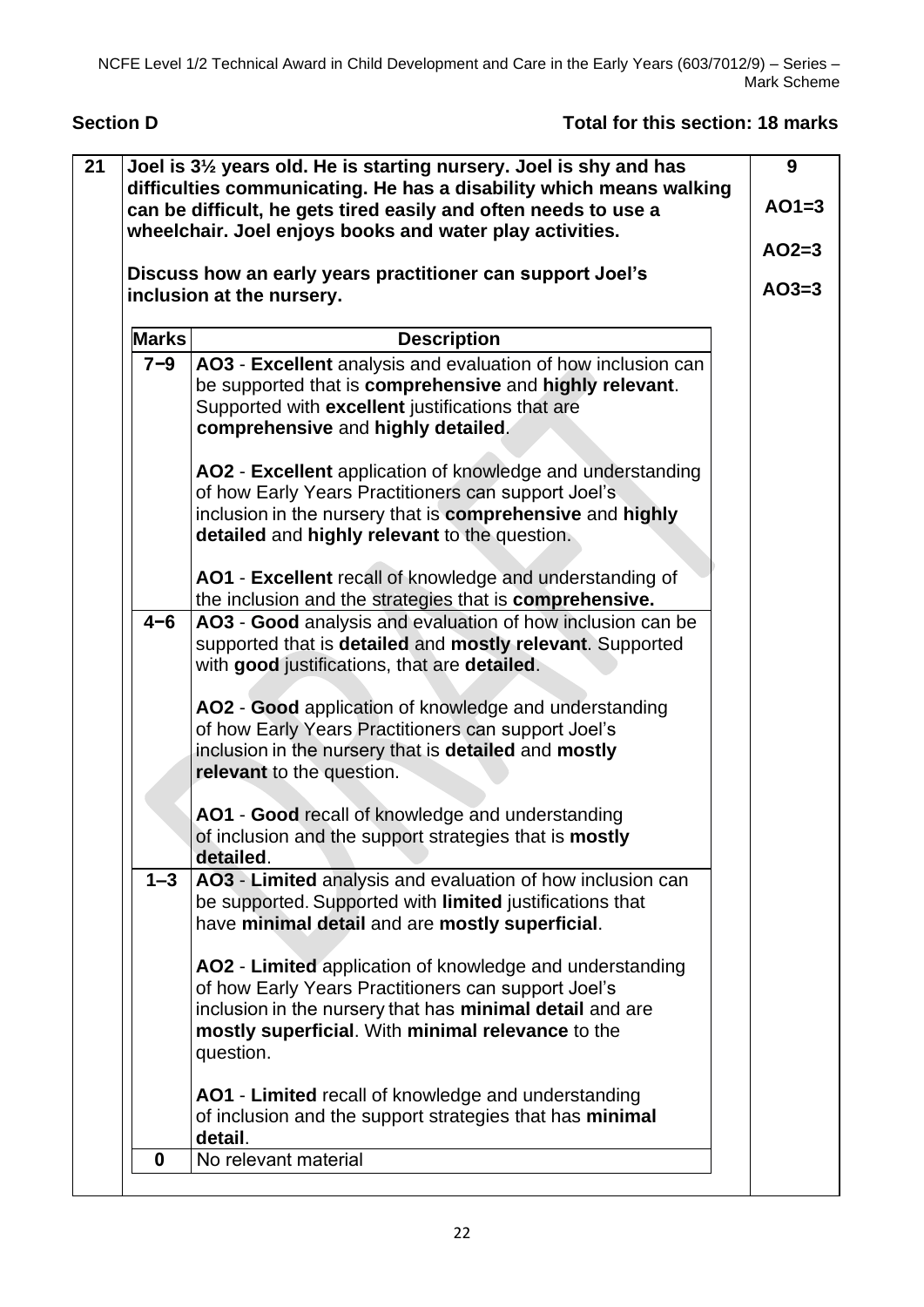Examiners are reminded that the indicative content provided under the marking grid is there as a guide, and therefore you must credit any other suitable responses a learner may produce. It is not a requirement either, that learners must cover all of the indicative content to be awarded full marks.

**NB**: It is not a requirement that the learner formulate a response specifically against each assessment objective as laid out in the indicative content (IC).

A learner's demonstration of recall (AO1) and application of knowledge and understanding (AO2) can be implied through the learner's ability to discuss the question topic required of AO3.

#### **Indicative content**

**AO1 - Learners will recall knowledge and understanding of inclusion and the support strategies that may include the following:**

- inclusive practice is recognising Joel's needs and ensuring that Joel receives equal treatment and the opportunity to develop his skills and abilities to succeed
- provide access to the nursery environment through reasonable adjustments
- work in partnership with parents, services, and other professionals
- provide specialist resources to support Joel
- plan activities to support Joel
- adapt activities and resources to meet Joel's needs
- adapt routines to meet Joel's needs
- meet Joel's specific needs at the nursery.

**AO2 - Learners will apply knowledge and understanding of how early years practitioners can support Joel's inclusion in the nursery that may include the following:**

- reasonable adjustments such as widening doorways for Joel's wheelchair, handrails, ramps
- resources such as picture cards to support his communication
- because Joel is shy, provide activities where Joel can interact with small groups of children
- meet Joel's specific needs, such as incorporate naps into Joel's routine so he does not get over tired. Provide a quiet place that Joel can relax/recharge. Offer shorter activities that do not over tire Joel
- provide a key worker to support Joel to settle in and help with his physical needs
- offer activities Joel enjoys, such as reading books and water play to develop his confidence and communication
- adapt materials and activities so Joel can participate in activities, for example when in his wheelchair.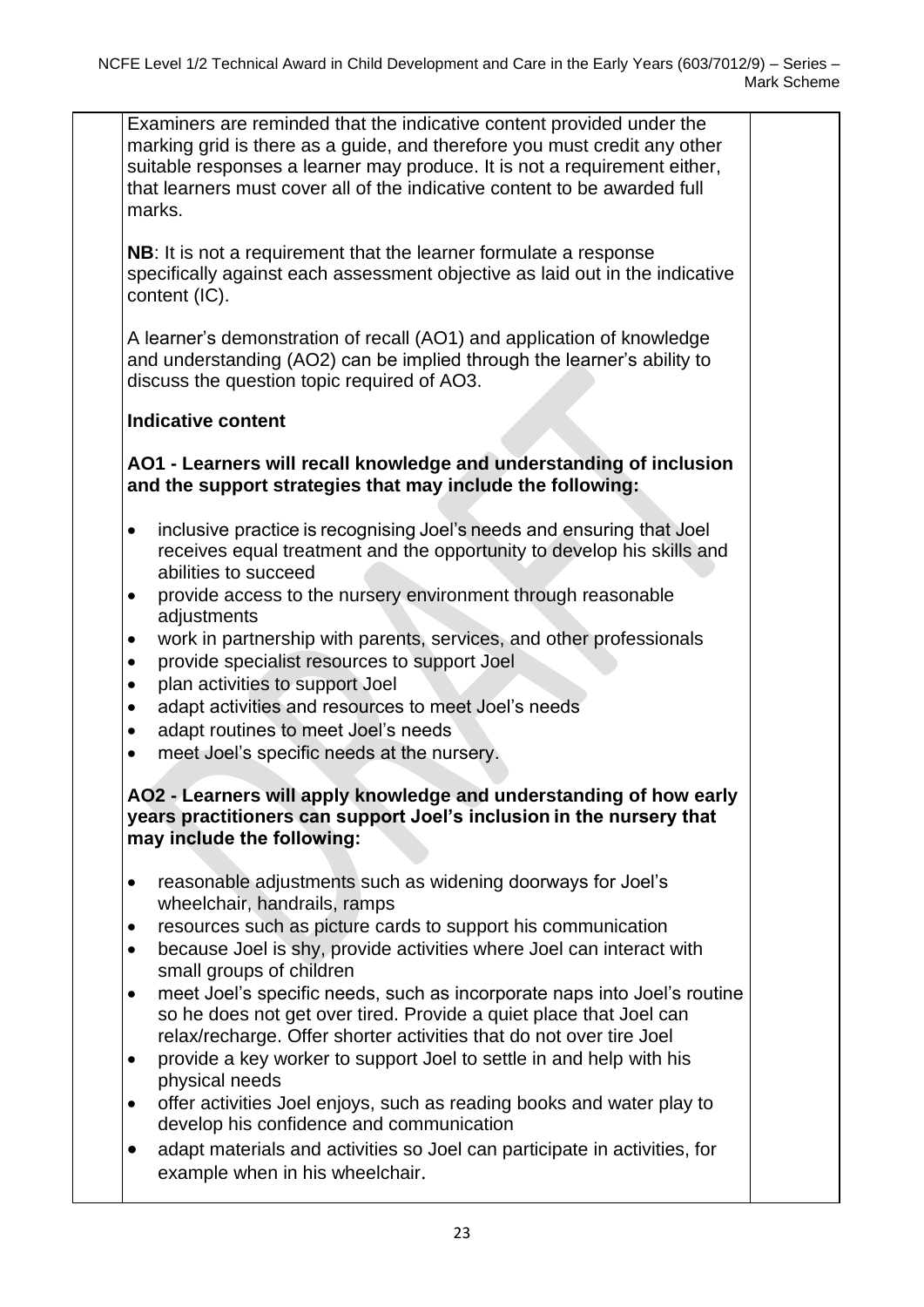#### **AO3 - Learners will analyse and evaluate how inclusion can be supported that may include the following:** • reasonable adjustments allow Joel to access the building and outside space so he can be included in activities with the other children.  • resources such as picture cards help Joel express his needs, they are inexpensive and highly effective • small group activities help Joel not feel overwhelmed when included in group activities, this will also support Joel to develop friendships and communication skills. Joel may still need support to engage in these activities, he may find these difficult at first. The Early Years Practitioner require patience and sensitivity in such situations • the nursery will need to allocate a quiet place for Joel, this may be difficult if the nursery is busy, this will support Joel to be able to maintain inclusion in activities • a key worker will understand Joel's needs and support him emotionally. The nursery may have a high turnover of staff, so providing a key worker who will develop an understanding of Joel and his needs and who Joel can develop an attachment to may be difficult. **Accept any other suitable response.**

| 22 | ice-cream. | A Nanny is walking to the shop with a child. The child is going to buy an<br>Analyse how walking to the shop and buying an ice-cream can support<br>the child's development.                                                                                                                                                                                                                                                                                                                                                                                                                                | 9<br>$AO1=3$<br>$AO2=3$<br>$AO3=3$ |
|----|------------|-------------------------------------------------------------------------------------------------------------------------------------------------------------------------------------------------------------------------------------------------------------------------------------------------------------------------------------------------------------------------------------------------------------------------------------------------------------------------------------------------------------------------------------------------------------------------------------------------------------|------------------------------------|
|    |            | <b>Marks Description</b>                                                                                                                                                                                                                                                                                                                                                                                                                                                                                                                                                                                    |                                    |
|    | $7 - 9$    | AO3 - Excellent analysis and evaluation of how walking to<br>the shop can support the child's development that is<br>comprehensive and highly relevant. Supported with<br>excellent justifications that are comprehensive and highly<br>detailed.<br>AO2 - Excellent application of knowledge and<br>understanding of how walking to the shop and buying an ice-<br>cream relates to a child's development that<br>is comprehensive and highly detailed and highly<br>relevant to the question.<br>AO1 - Excellent recall of knowledge and understanding of a<br>child's development that is comprehensive. |                                    |
|    | $4 - 6$    | AO3 - Good analysis and evaluation of how walking to the                                                                                                                                                                                                                                                                                                                                                                                                                                                                                                                                                    |                                    |
|    |            | shop can support the child's development that is <b>detailed</b>                                                                                                                                                                                                                                                                                                                                                                                                                                                                                                                                            |                                    |
|    |            | and mostly relevant. Supported with good justifications                                                                                                                                                                                                                                                                                                                                                                                                                                                                                                                                                     |                                    |
|    |            | that are detailed.                                                                                                                                                                                                                                                                                                                                                                                                                                                                                                                                                                                          |                                    |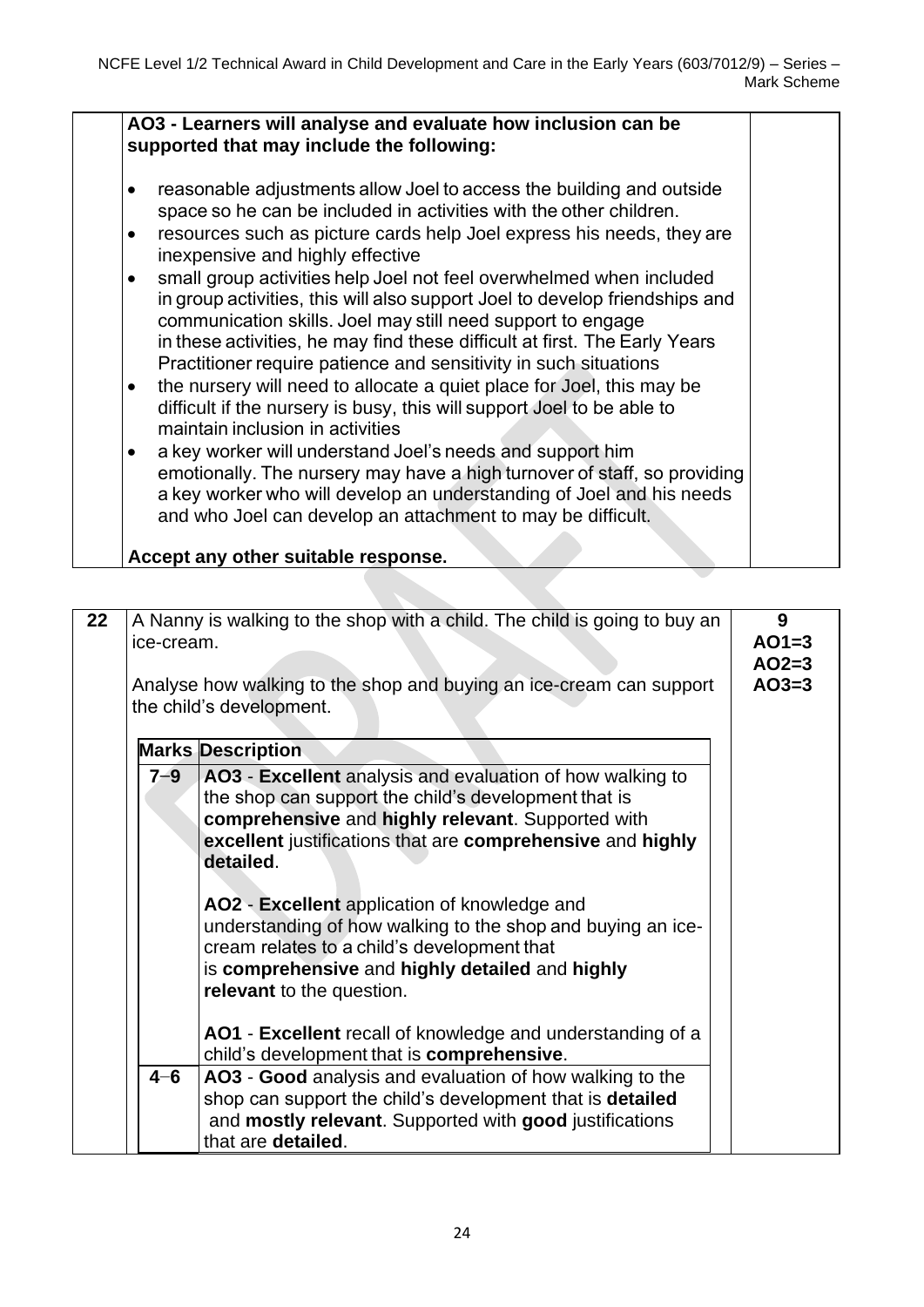|                                                                                                                                                                                                                                                | AO2 - Good application of knowledge and understanding<br>of how walking to the shop and buying an ice-cream relates<br>to a child's development that is detailed and mostly<br>relevant to the question.                                                                                                                                                                                                                                              |  |  |  |  |
|------------------------------------------------------------------------------------------------------------------------------------------------------------------------------------------------------------------------------------------------|-------------------------------------------------------------------------------------------------------------------------------------------------------------------------------------------------------------------------------------------------------------------------------------------------------------------------------------------------------------------------------------------------------------------------------------------------------|--|--|--|--|
|                                                                                                                                                                                                                                                | AO1 - Good recall of knowledge and understanding of a<br>child's development that is mostly detailed.                                                                                                                                                                                                                                                                                                                                                 |  |  |  |  |
| $1 - 3$                                                                                                                                                                                                                                        | AO3 - Limited analysis and evaluation of how walking<br>to the shop can support the child's<br>development. Supported with limited justifications that<br>have minimal detail and are<br>mostly superficial.                                                                                                                                                                                                                                          |  |  |  |  |
|                                                                                                                                                                                                                                                | AO2 - Limited application of knowledge and understanding<br>of how walking to the shop and buying an ice-cream relates<br>to a child's development that has minimal detail and<br>are mostly superficial. With minimal relevance to the<br>question.                                                                                                                                                                                                  |  |  |  |  |
|                                                                                                                                                                                                                                                | AO1 - Limited recall of knowledge and understanding of a<br>child's development that has minimal detail.                                                                                                                                                                                                                                                                                                                                              |  |  |  |  |
| 0                                                                                                                                                                                                                                              | No relevant material                                                                                                                                                                                                                                                                                                                                                                                                                                  |  |  |  |  |
| marks.                                                                                                                                                                                                                                         | Examiners are reminded that the indicative content provided under the<br>marking grid is there as a guide, and therefore you must credit any other<br>suitable responses a learner may produce. It is not a requirement either<br>that learners must cover all of the indicative content to be awarded full<br>NB: It is not a requirement that the learner formulate a response<br>specifically against each assessment objective as laid out in the |  |  |  |  |
|                                                                                                                                                                                                                                                | indicative content (IC).                                                                                                                                                                                                                                                                                                                                                                                                                              |  |  |  |  |
|                                                                                                                                                                                                                                                | A learners demonstration of recall (AO1) and application of knowledge<br>and understanding (AO2) can be implied through the learner's ability<br>to analyse the question topic required of AO3.                                                                                                                                                                                                                                                       |  |  |  |  |
|                                                                                                                                                                                                                                                | <b>Indicative Content</b>                                                                                                                                                                                                                                                                                                                                                                                                                             |  |  |  |  |
|                                                                                                                                                                                                                                                | AO1 - Learners will recall knowledge and understanding of a<br>child's development that may include the following:                                                                                                                                                                                                                                                                                                                                    |  |  |  |  |
| physical development – fresh air, exercise<br>$\bullet$<br>social development – interacting with others<br>$\bullet$<br>cognitive development – counting money<br>$\bullet$<br>emotional development – feeling happy on the walk.<br>$\bullet$ |                                                                                                                                                                                                                                                                                                                                                                                                                                                       |  |  |  |  |
|                                                                                                                                                                                                                                                |                                                                                                                                                                                                                                                                                                                                                                                                                                                       |  |  |  |  |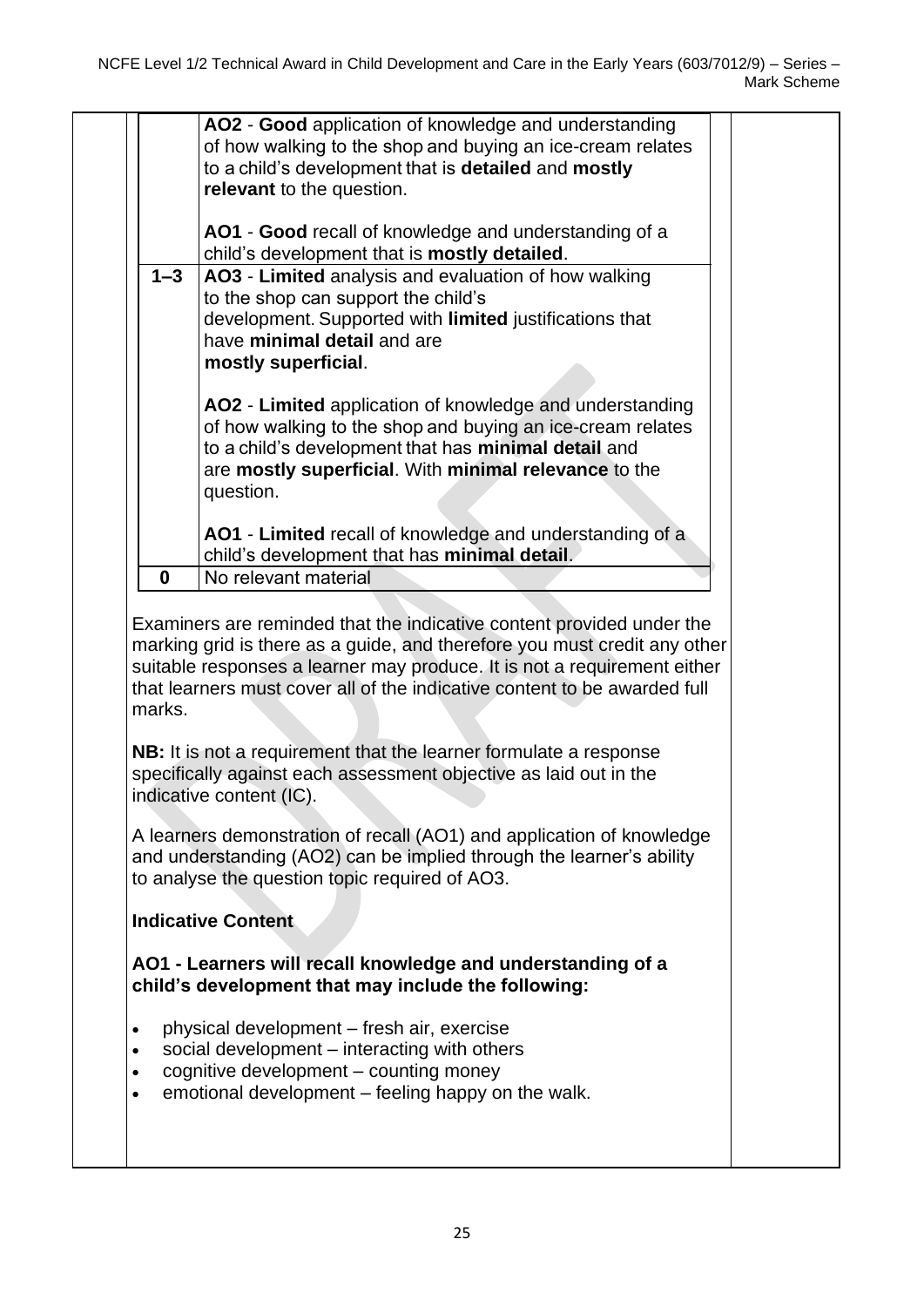|                                                               | AO2 - Learners will apply knowledge and understanding of how<br>walking to the shop and buying an ice-cream relates to a child's<br>development that may include the following:                                                                                                                                                                                                                           |  |
|---------------------------------------------------------------|-----------------------------------------------------------------------------------------------------------------------------------------------------------------------------------------------------------------------------------------------------------------------------------------------------------------------------------------------------------------------------------------------------------|--|
|                                                               | Social development:                                                                                                                                                                                                                                                                                                                                                                                       |  |
| $\bullet$<br>$\bullet$                                        | talking to the nanny will support the child's communication skills<br>the child will use manners, saying please and thank you and wait in<br>a queue.                                                                                                                                                                                                                                                     |  |
|                                                               | Physical development:                                                                                                                                                                                                                                                                                                                                                                                     |  |
| $\bullet$<br>$\bullet$                                        | when walking to the shop the child may hop and skip or<br>run, engaging in exercise<br>in the shop they will pick up coins, unwrapping the ice-cream.                                                                                                                                                                                                                                                     |  |
|                                                               | Cognitive development:                                                                                                                                                                                                                                                                                                                                                                                    |  |
| $\bullet$<br>$\bullet$<br>$\bullet$<br>$\bullet$<br>$\bullet$ | the child will learn what it is appropriate to wear (for example, if it is<br>cold - a coat; raining - an umbrella; sunny - a cap),<br>which route to take and planning when to cross the road<br>once in the shop the child can read shop signs/labels of flavour of<br>the ice-cream<br>language skills when speaking to the shop assistant<br>counting out the correct money to pay for the ice-cream. |  |
|                                                               | Emotional development:                                                                                                                                                                                                                                                                                                                                                                                    |  |
| $\bullet$<br>$\bullet$                                        | the child may want to get to the shop quickly, but they must walk<br>safely<br>once in the shop the child may want to buy more than they are<br>allowed<br>they may have to wait in a queue to buy the ice-cream before they<br>can eat it.                                                                                                                                                               |  |
|                                                               | AO3 - Learners will analyse and evaluate how walking to the shop<br>and buying an ice-cream can support the child's development and<br>may include the following:                                                                                                                                                                                                                                         |  |
| $\bullet$                                                     | exercise during the walk to the shops will increase the child's heart<br>rate improving cardiovascular health and aid development of gross<br>motor skills such as running                                                                                                                                                                                                                                |  |
| $\bullet$                                                     | going to the shops will support the child's social skills and<br>confidence in social situations. The child may be shy and find<br>speaking to passers-by difficult but will gain confidence in                                                                                                                                                                                                           |  |
| $\bullet$                                                     | overcoming this as they practice these skills<br>the child will experience regulating their behaviour, so it is<br>appropriate to the social setting and in managing their excitement,<br>so they keep safe on the walk                                                                                                                                                                                   |  |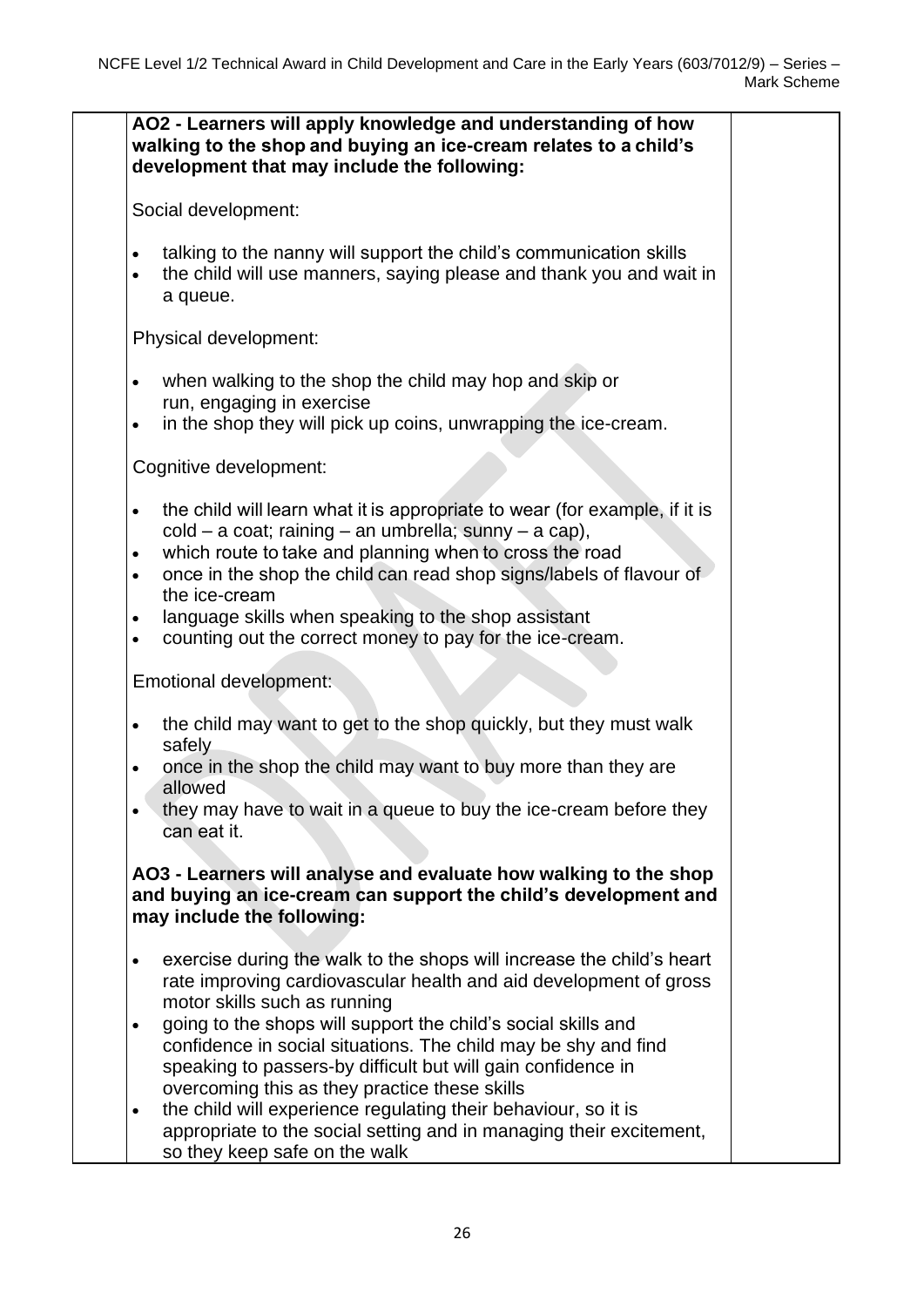| going to the shops will support the child's understanding of the<br>effect of different weather conditions, how to stay safe outside, this<br>supports the childs understanding of different concepts<br>the child will experience emotions and behaviours that they will<br>$\bullet$<br>learn to recognise and regulate/control such as excitement and<br>anticipation. |  |
|---------------------------------------------------------------------------------------------------------------------------------------------------------------------------------------------------------------------------------------------------------------------------------------------------------------------------------------------------------------------------|--|
| Accept any other suitable response.                                                                                                                                                                                                                                                                                                                                       |  |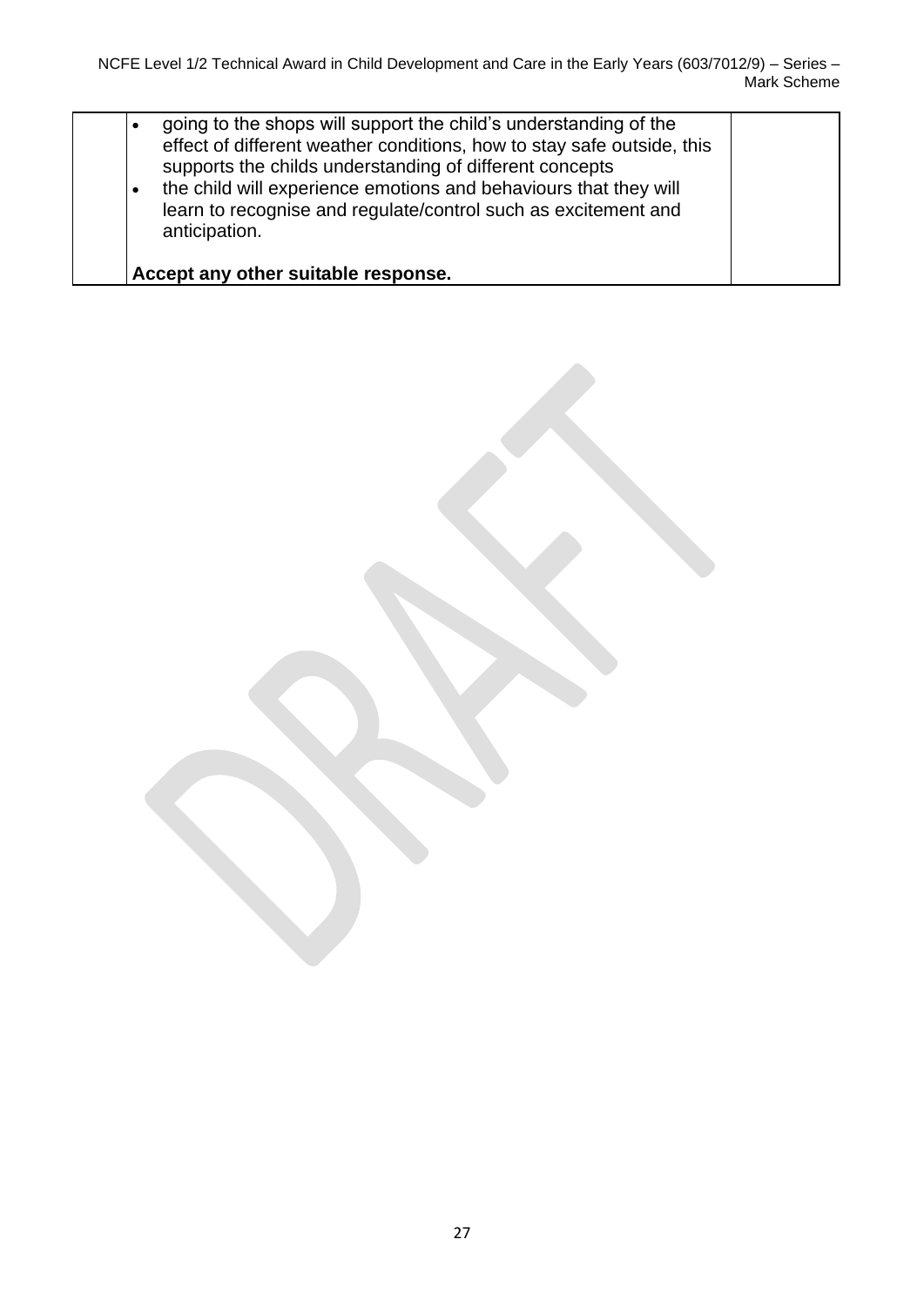NCFE Level 1/2 Technical Award in Child Development and Care in the Early Years (603/7012/9) – Series – Mark Scheme

### **Assessment Objective Grid**

#### **Section A**

| Question                 | AO <sub>1</sub> | AO <sub>2</sub> | AO <sub>3</sub> | Total          | Q<br>Type  |
|--------------------------|-----------------|-----------------|-----------------|----------------|------------|
| 1                        | $1*$            |                 |                 | 1              | <b>MCQ</b> |
| 2                        | $1*$            |                 |                 | 1              | <b>MCQ</b> |
| 3                        | 3               | 3               |                 | 6              | <b>SAQ</b> |
| 4                        |                 |                 | $\overline{2}$  | $\overline{2}$ | <b>SAQ</b> |
| 5(a)                     |                 |                 | 3               | 3              | <b>SAQ</b> |
| 5(b)                     |                 | 1               |                 | 1              | <b>SAQ</b> |
| 6                        | 3               | 3               |                 | 6              | <b>ERQ</b> |
| <b>Total</b>             | 8               | 7               | 5               | 20             |            |
| <b>Total</b><br>required | $8 - 9$         | $7 - 8$         | $4 - 5$         | 20             |            |
| *Kil                     | $\mathbf{2}$    |                 |                 |                |            |

## **Section B**

| Question                 | AO <sub>1</sub> | AO <sub>2</sub> | AO <sub>3</sub> | Total          | Q<br><b>Type</b> |
|--------------------------|-----------------|-----------------|-----------------|----------------|------------------|
| $\overline{7}$           | $1*$            |                 |                 | 1              | <b>MCQ</b>       |
| 8                        | $1^*$           |                 |                 | 1              | <b>MCQ</b>       |
| 9                        | 1               | $\overline{2}$  |                 | 3              | <b>SAQ</b>       |
| 10(a)                    | $2^*$           |                 |                 | $\overline{2}$ | <b>SAQ</b>       |
| 10(b)                    |                 | $\overline{2}$  |                 | $\overline{2}$ | <b>SAQ</b>       |
| 11                       | $\overline{2}$  |                 |                 | $\overline{2}$ | <b>SAQ</b>       |
| 12(a)                    | $1^*$           |                 |                 | 1              | <b>SAQ</b>       |
| 12(b)                    |                 | 3               | 3               | 6              | ERQ              |
| <b>Total</b>             | 8               | $\overline{7}$  | 3               | 18             |                  |
| <b>Total</b><br>required | $7 - 9$         | $6 - 8$         | $3 - 5$         | 18             |                  |
| *Kil                     | 5               |                 |                 |                |                  |